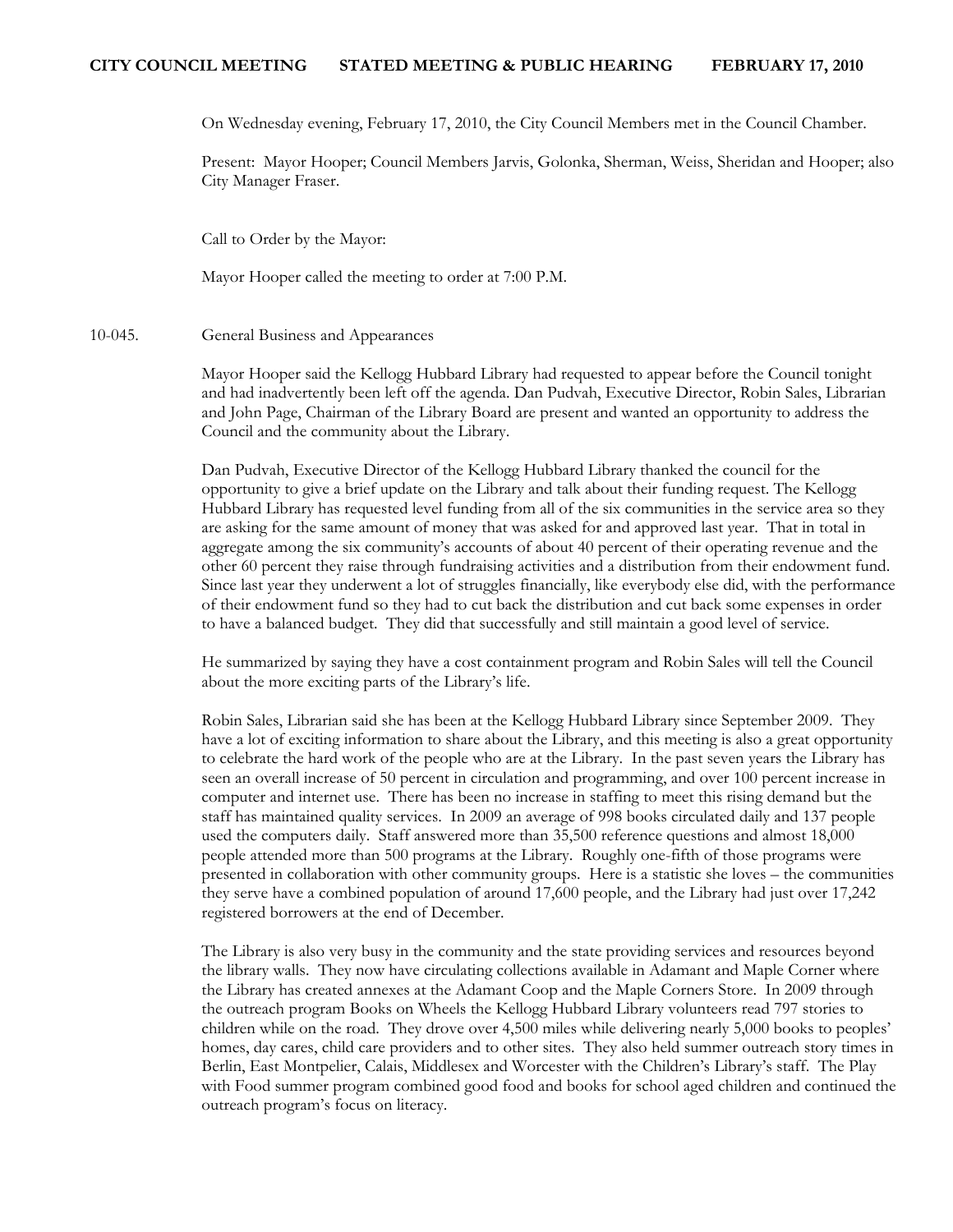In cooperation with other Vermont libraries, the Library was able to loan 440 books to other libraries and they borrowed 1,473 of their books for our patrons through inter-library loans. The Library continues to work to strengthen our presence in and our service to the communities they serve. By working with other libraries they are able to both enhance and draw on resources available statewide. Roughly 15 percent of those cases books were sought beyond the state borders for local patrons.

For those who prefer to remain snug at home you can visit the Library web site where there is always something new to discover. There are free audio downloads that are available on the home page. You just click on "Listen Up Vermont." Starting in 2010 a new collection of recorded books will be available through one click. The site also provides safe and authoritative services on a wide variety of subjects around the clock from the comfort of home. In 2009 the site received just fewer than 60,000 visits.

She feels lucky to be part of an organization that provides so much to the community, and they couldn't do the work they do without the support they receive from the towns, individuals, groups, foundations and businesses. She thanked the Council for helping to make their work possible.

John Page said on behalf of the Board he wants to thank the city and the taxpayers for all of the support that the Library has received. It has been a tough time for everybody. They had a very tough budget situation a few years ago and the taxpayers really stepped up, and they are very grateful for that. They are trying to reciprocate by keeping their request at level funding and have done that for two years now. The Board has worked very hard to increase their private fundraising. It has doubled in the last three or four years and they have worked very hard to build the endowment. Tonight at a board meeting they adopted a new endowment policy which we think will keep that source of income stable. They need and appreciate what the taxpayers do for them, but they also want them to know they are working very hard to get what they need for revenue from other sources. Hopefully, the Library will continue to be an important part of the community.

Mr. Pudvah said this year the Library's request is totally outside of the city budget and the total figure is the same amount as was approved last year by the voters. They are very pleased the voters continue to support the Library but don't want to take anything for granted. The Board had a conversation with some members of the City Council a couple of months ago and they have made a commitment to continue that conversation by pulling together the other communities and looking at other options for the funding formula.

Council Member Golonka said they have revisited the endowment policy and it is a little more conservative and appropriate. The endowment took a significant hit in 2008 and early into 2009 but it has recovered almost all of the losses they had incurred. It's a good mix of people on the board.

Mayor Hooper thanked them for making the commitment to reaching out to the other communities because that is important to the City of Montpelier that we appropriately share in supporting the Library. They noted that the Library funding has been moved outside of the city's budget and it stands independently. The City Council when considering what the costs were to the city counted that amount when they said to the community that we were going to see zero percent tax increase as a result of our budget. Voting in support of the Library does not mean that we are raising our taxes above the zero percent tax increase.

Mayor Hooper said there is an addendum to the agenda on the Council's desk. The item is the consideration of authorizing the City Manager to execute documents as may be appropriate and necessary to effect an assignment of all of the city's interests and claims against Scott Construction, Inc. and to complete the insurance transaction with VLCT PACIF.

Motion was made by Council Member Golonka, seconded by Council Member Weiss to add the item to the agenda. The vote was 6-0, motion carried unanimously.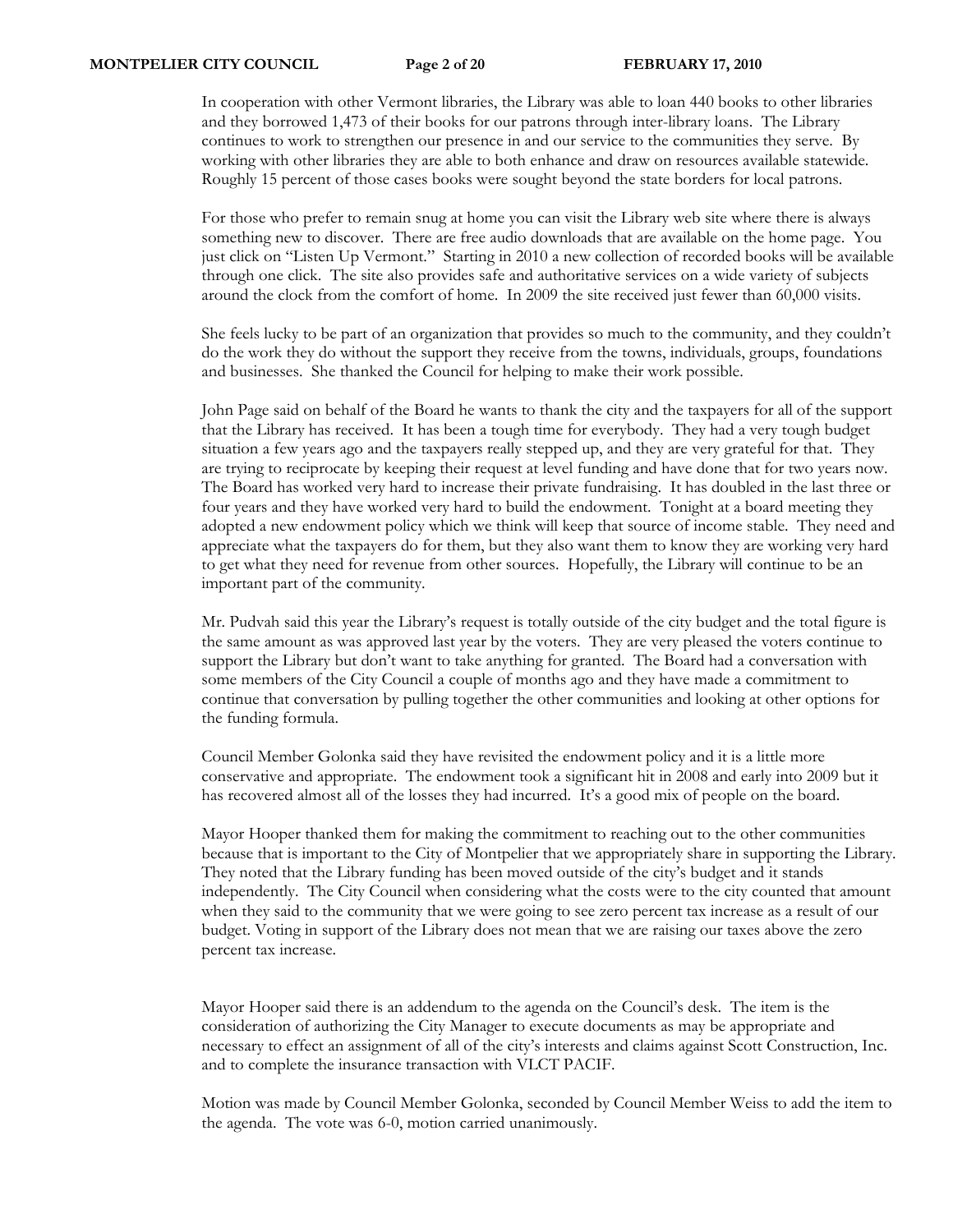- 10-046. Consideration of the Consent Agenda:
	- a) Consideration of becoming the Liquor Control Commission for the purpose of acting on the following:
		- 1) Application for a First Class Liquor/Cabaret License from Brook Hollow Productions, Inc., d/b/a The Savoy Theater, in order to serve beer and wine. (The City's Zoning Administrator has included a copy of the zoning approval for this request; the permit was mailed on February 12th. It is staff understands that a Building Permit will be obtained for the proposed interior and the new sprinkler system.)
	- b) Approval of Payroll and Bills

General Fund Warrant dated February 10, 2010, in the amount of 295,223.52, \$9,907.10 and \$1,495.60 and Community Development Agency Warrant in the amount of \$275.00.

Payroll Warrant dated February 18, 2010, in the amount of \$28,474.41 and \$107,185.11.

Motion was made by Council Member Sheridan, seconded by Council Member Sherman to approve the consent agenda. The vote was 6-0, motion carried unanimously.

10-047. Presentation of the City's Audit Report for FY July 1, 2008 – June 30, 2009.

a) Fred Duplessis of Sullivan, Powers & Company will present the Audit Report to the Council.

Recommendation: Receive report; opportunity for discussion; acceptance of the City's FY '09 Audit Report.

Fred Duplessis said the city had the audit reports for about a month and they are on the City's web site. Starting on page 1 is the Independent Auditor's Report. Their role is to provide reasonable assurance that the financial statements are free of material in the statement. In the third paragraph their opinion says that the financial statements do present fairly in all materials respects, in accordance with generally accepted accounting principles for governments. It is consistent with the prior year in terms of standards.

There are some new things on the horizon for next year. They are going to require the recording of other post employment benefits. He believes the city allows the retirees to access the health insurance at what they believe is cost. However, under their standards there is an implied subsidy so that will need to be evaluated next year to determine how much, if any, would have to be recorded on the books as a liability. That is a brand new standard. It doesn't take effect until June 10<sup>th</sup>.

As in the past, the most useful information starts on page 3 and runs for 8 pages which are entitled "Management's Discussion and Analysis." Not only does it provides some financial information but also provides narrative explanations. On the bottom of page 3 we talk about the unreserved fund balance being \$589,415, which was at the end of June 2009. That is about 6.3 percent of the operating budget. The recommendation is to have somewhere between 10 and 15 percent. That is a philosophical decision that every community needs to make, but it is what is recommended. He knows they have used none of that in the budget they are in right now. There is \$24,000 of it in the budget that is being proposed for 2011, but obviously whatever happens in 2010 is going to affect where you are.

Council Member Golonka asked about the increase in allowance for community development loans.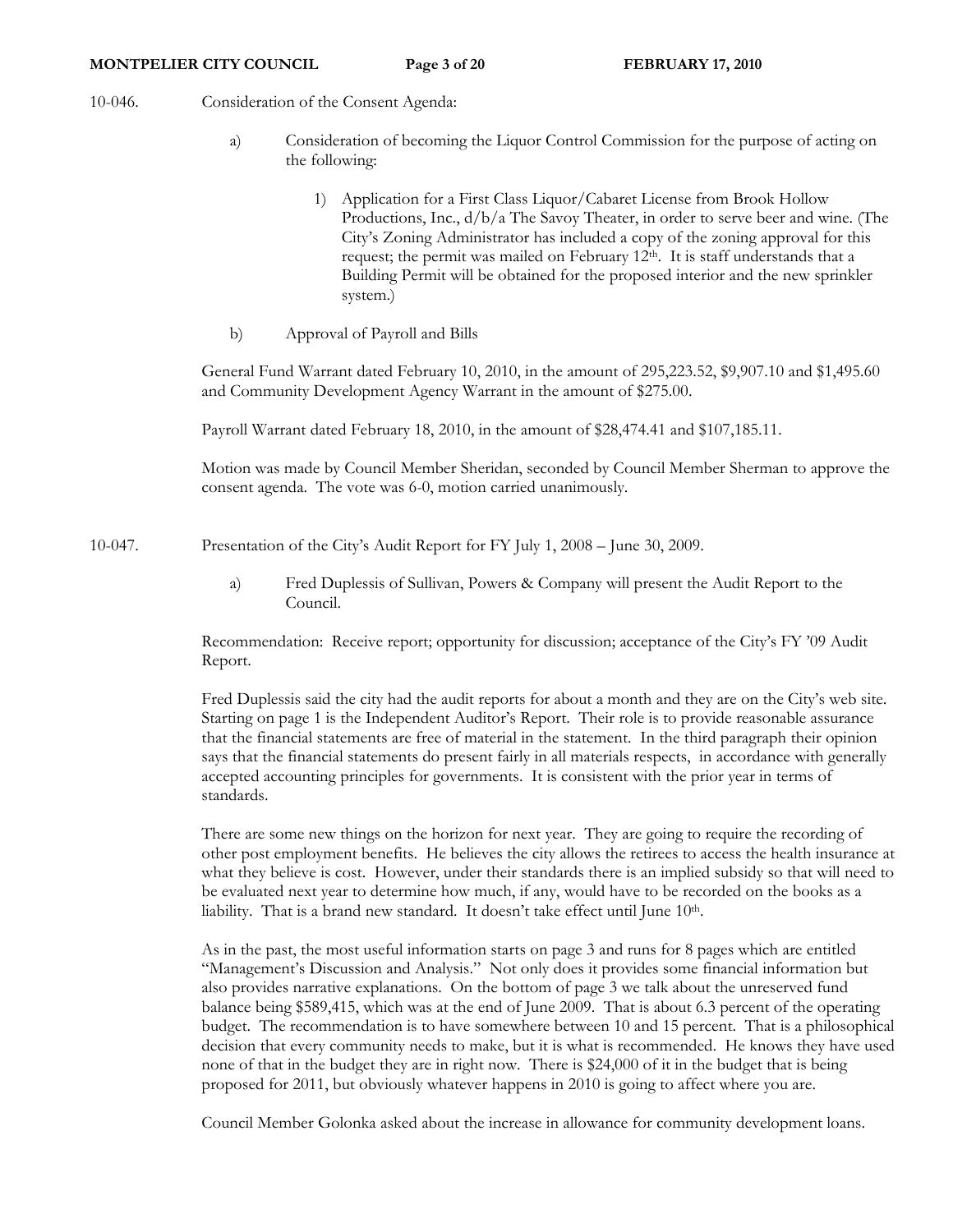Mr. Duplessis said when they are seeing these loans mature throughout the state what is happening is typically these organizations are not only coming in and asking for forgiveness of the debt but looking for more support for new loans. What they asked the city to do was to evaluate the loans you have outstanding at that time. Garth Genge, who is the Community Development Specialist, did an analysis of each one looking at the original funding and the reasons why it was done, and it was based on his recommendation as well as the Finance Director agreeing with him that at this point in time you would set an allowance for 100 percent of those four large loans. It doesn't mean you aren't going to collect them. It doesn't mean they are written off. It simply means they are so far out and at this point based on what they are seeing of what his expectation is that based on everything he knows today he thinks it is unlikely he will collect them. Based on that information they are allowed for. This gets evaluated periodically. As time goes forward and these things get closer to maturity that decision may change, and if it does you simply reinstate or adjust the allowance.

Council Member Hooper said when the CVLT came here they told the Council we needed to consider this a grant or they need to call it a loan.

Mr. Duplessis replied that was correct. Part of it is complying with IRS regulations related to the tax credit limited partnerships. It is just trying to be realistic so you don't overstate the assets you have available.

Mayor Hooper said this has not been noted as a material weakness in the past.

Mr. Duplessis said there are new standards related to management letters and what things they raise. It is almost automatic. It is through the audit process they find that through discussion they end up with a material adjustment. Then, automatically that becomes a material weakness. Based on what they are seeing, not just here but in other communities, they really want communities to do a good evaluation. It resulted in a material adjustment and that automatically means it is a material weakness. It is a one time thing, and now it means you have a process in place that as loans are made this needs to be evaluated on a regular basis.

Going to Exhibit A on page 11, this is the combined condensed government wide financial statement. This is the same base of accounting that most businesses use. It has all of the fixed assets and debt. It breaks it out between the governmental activities, which are the general fund, capital fund, special revenue funds, and then the business type activity, which are water, sewer and parking fund. The major changes in the unrestricted net assets going negative were the allowance for loans and pension expense. During this year when you jumped over to VMERS there was a buy-in that had to happen and there was the choice of simply paying that as you go but staff did an analysis at some point and decided that over the long haul it would be to the city's advantage to go out and bond for that. When you bond you have locked in that expense so when you are pay as you go it doesn't have to be recorded. But once it is bonded it has to all be recorded. The impact of that was that all of the buy-in that has to flow through the year was bonded, even though long term it is to your benefit. It is just a peculiarity in accounting.

On page 13, Exhibit C, this is not an accrual basis. This is the modified accrual basis for all of the funds. This is the general fund, the community development fund, capital projects funds, and then a lot of other governmental funds. Governmental funds don't have to reflect that liability because they are really on a more current basis. This is the money that is available to pay the bills. It is a much shorter viewpoint. It's almost cash flow. It is almost a 60-day window. It is really an analysis of what your abilities to pay your current bills are. They will see the general fund has a total unreserved fund balance of \$794,937. Some of that has been designated for certain things. When they take those designations out we get back to the \$589,415 they talked about earlier as being that fund balance that the city can use or not use in setting the tax rate.

Page 14 is the revenue and expenses by those funds. It has been treated as a special item because it is highly unusual. It is a one-time thing and doesn't happen very often. The general fund incurred \$2.3 million of pension expense. However, when you look above about 5 more lines you will see they had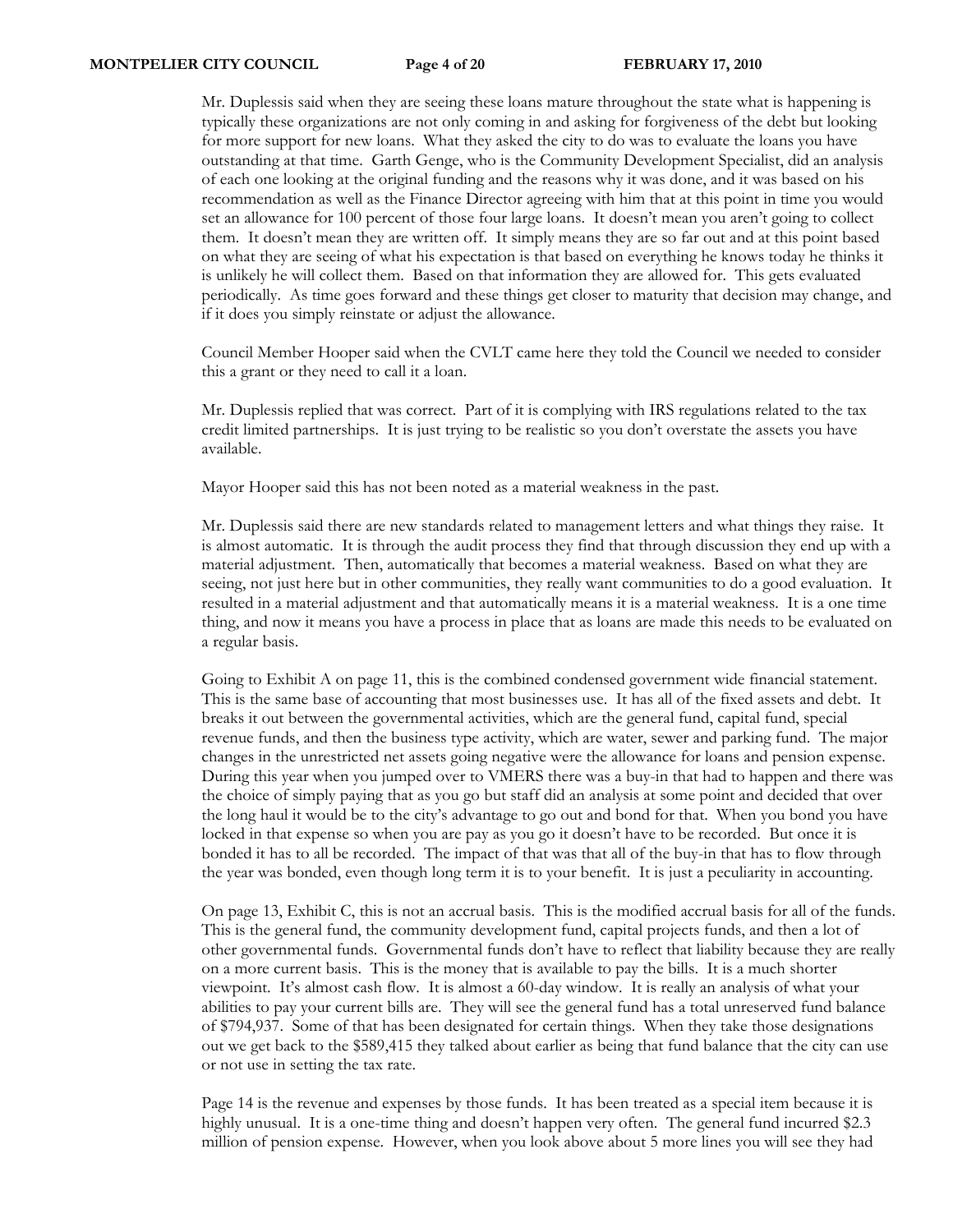proceeds of debt of \$2.6 million to pay for that. There is a lot of money flowing through, but it was in and in and out and the debt to VMERS was paid off. There is now a debt to the bond bank.

If you look at the budget actual on page 16, because of that pension bond you will see large variances on both the revenue and the expenditure side because that was not included in the budget process. .

Exhibit G is the statement of bad assets for the proprietary funds, which are the water, sewer and parking. Again, they were impacted as well. The water fund did have a deficit last year, but during this year it had to carry about \$297,500 of this pension expense. It still would have had a deficit, but that made it worse.

On page 18, the 5<sup>th</sup> line from the bottom, the change in the net assets, you are going to see that the water fund actually lost about \$148,000; the sewer fund had a \$78,000 in excess; and the parking fund had about \$116,000. But there are those one-time pension expenses which makes all of them negative. If it hadn't been for the pension expense the parking fund would have eliminated its deficit from last year. It looks like it is going to carry a deficit for awhile but it is all going to be related to the pension. When rates are developed they really need to understand that is not an expense they need to pay every year. It is going to be paid according to the debt schedule. It, by itself, should not have any impact on rates.

Starting on page 20 for about 34 pages, there is a lot of information and notes to the financial statement. They talk about who the city is. They describe a lot of what we have talked about, the various methods of accounting that are used for government and the fund financial statements, accounting used for the enterprise funds, and then in a lot more detail the various assets and liabilities.

Council Member Hooper asked Mr. Duplessis to explain how the sewer and water funds don't need to recoup back for the VMERS changeover.

Mr. Duplessis said it is going to be paid over time. It was set up to be paid as part of the annual payment to VMERS.

Mr. Duplessis said the last piece of information in the audit report on pages 54 and 55 are the very detailed schedules which list all of the other smaller funds of the city, the cemetery fund, parks, special events, various trust funds, etc.

Council Member Golonka asked if there were any material weaknesses and the acquisition of the Senior Center. The city is contemplating doing the same thing potentially with the Recreation Department in the coming year and guidance with that regard would be helpful.

Mr. Duplessis said they have already talked about the management letter. The management letter is a by product of the audit. It's on a focus. When the work was done by Cota it was a focused internal control agreement on procedures which is different than what we do here. We report things to the Council that they find when they are auditing the financial statements. Everything in here is the result of numbers, errors, or adjustments that have to happen. The first item was the allowance for the evaluation of the community development loans. The second was the Senior Center acquisition. When it was transferred over to the city, because it came from the school district it was recorded at zero because that was the net book value on the school's books. The school district is not the city. General accepted accounting principles say you have to record any acquisition of any capital assets at fair market value as of the date of acquisition. What the city staff did was talk to the assessor and tried to determine a fair market value. It needed to go in, and it was a large number and a material adjustment. When these things happen they can materially mistake the financials. In fact, they have. They needed to be corrected. It was put in the books at the estimated amount.

Council Member Weiss said he thought the city owned that building and the school system rented space in that building. Therefore, how can the city be charged in terms of equity for property it already owns?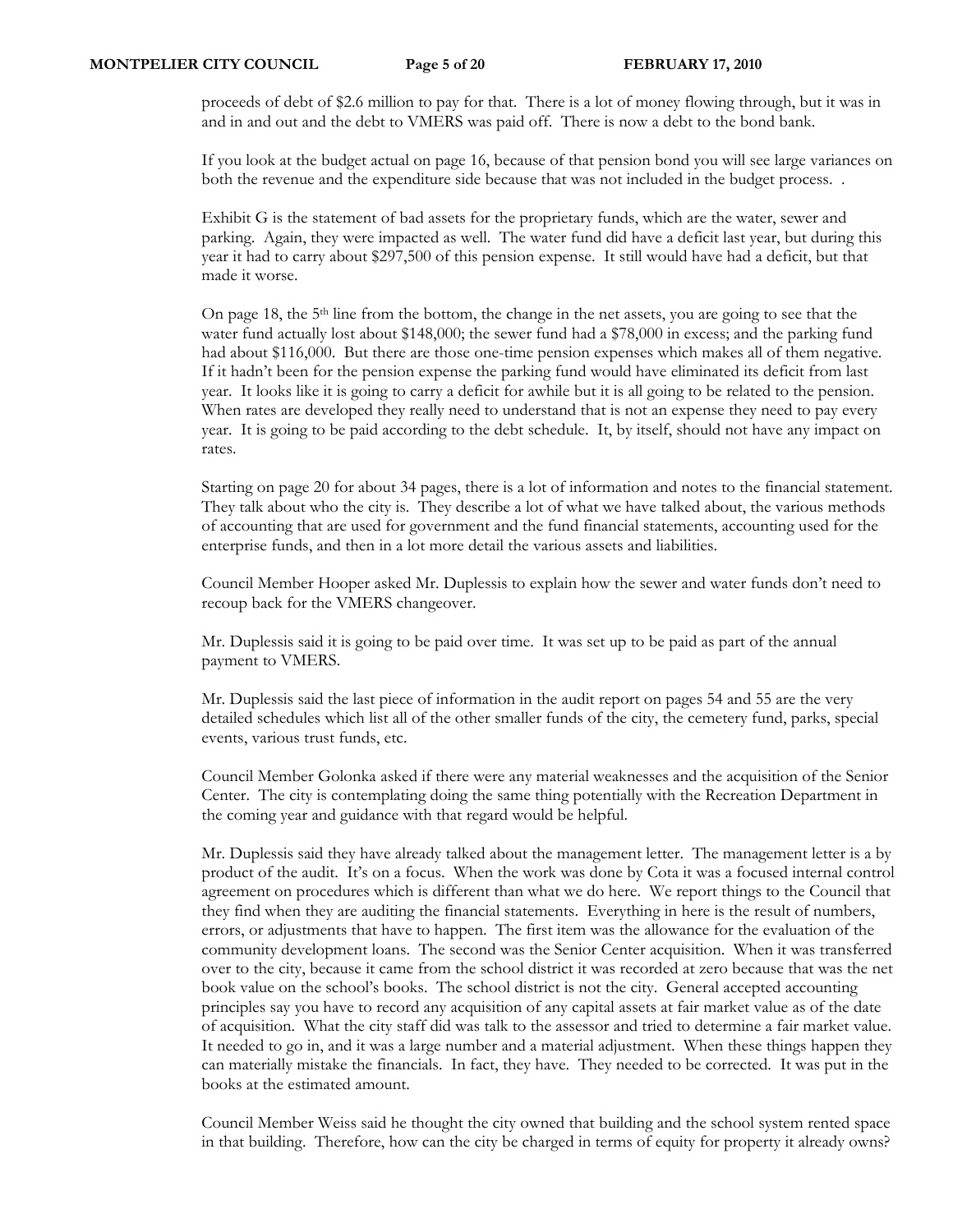Mr. Duplessis replied it wasn't charged. The asset was on the books of the school district. It had been on the school district's books so when the auditors for the school took it off then it was transferred over.

City Manager Fraser said the charter says that all buildings and properties are owned by the city, even the high school under the exclusive control of the schools on their school property. If they abandon them or are no longer using them for school purposes they are the city's.

Mr. Duplessis said that would be irrelevant because it would be who would be using it and controlling the building whose books it would be on. Because you would have to have depreciation and have the cost of the building, even technically if the title was with the city it was appropriately on the books of the school and needed to come back on the city's books when the city took over responsibility for that building.

Mayor Hooper said the theory is who is controlling it.

Mr. Duplessis replied that is correct.

Mr. Duplessis said as part of the calculation of the cost of service is you are depreciating it based on activities that either goes on through the recreational activities. Obviously, this will have to be evaluated and it will change. The correction they proposed was to put fair market value on.

Mayor Hooper asked about all of the other assets of the city such as Hubbard Park and the North Branch Park.

Mr. Duplessis said they are. It is all in one large number and there is a detailed schedule that the city maintains that shows all of that. Remember, most of those things were acquired so long ago. You aren't adjusting anything for fair market value. Unless there is some impairment, which they know there probably was, and whether that will be refurbished or not, you don't adjust cost ever. You simply depreciate it. By the way, that is true for business assets as well in a private setting. It goes in at cost or fair market value the date you acquire it and it stays that way forever until you transfer it to some other entity or receive it back.

Mr. Duplessis said the third one was just an error. If you get long term debt, then you are allowed to record that as revenue. This was not long term debt. This was a short term grant anticipation note for a \$1.5 million. It was recorded in the books as revenue. You subsequently received the grant and paid it off. This did have to be corrected. The city staff recognized it once it was brought it up, that it was recorded wrong. Whoever put it on thought it was going to be a long term debt. It wasn't. It was a short term debt.

Those are the material weaknesses.

The fourth item, which was not considered a material weakness, was the depreciation. The adjustments there were not material. They were significant, and in fact were not posted by management. Any schedules or spreadsheets need to be reviewed. Somebody didn't check the formulas.

The last two items included parking meter revenue. This is a risk you accept. Could it be significant? Perhaps not. Do communities have two people? Is it an extra cost? Is there a cost benefit? He doesn't know.

Mr. Duplessis said the Fire District has been maintained on the city's books. It isn't a city fund yet. They understand the plan is some day to make it be so now they have to pull that out. If they are going to do that as a service they would recommend keeping it in a separate entity. It is in the books and combined in with all of the city funds, and it's not a city fund.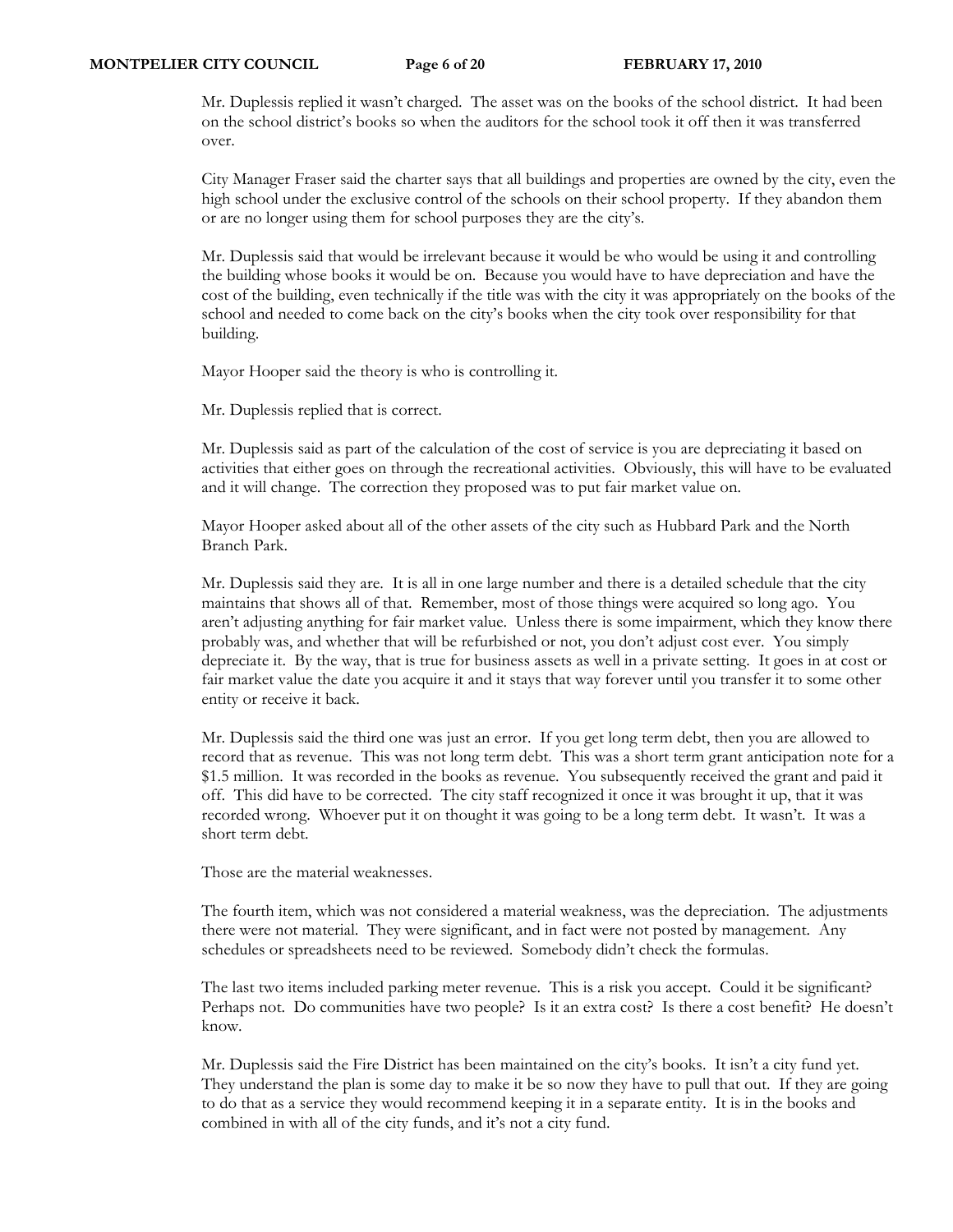Council Member Hooper said he mentioned there is a slight subsidy in health insurance they provide for retirees. How does that work?

Mr. Duplessis said when they are allowing people to access their system and there is an age when people cost more. Use community rated or uses the premium you charge everyone else, and then theoretically they are costing you more than if you only let your own employees use it. It's fairly common practice throughout the state. You have to develop what that subsidy is based on the city's model of who they allow in and how long they stay and what health insurance is available for them. You have to calculate for current employees for what it is going to cost in the future if you continue that policy. Depending upon the number of employees you would have model done or an actuarial analysis to determine what that is. It is required for every municipality starting next year. Larger municipalities in the state had to do it two years ago. There was a second phase this year and Montpelier is in the third phase where everybody has to look at that.

Mayor Hooper said with community rating why are we treating people of different ages differently.

Mr. Duplessis said they aren't, but what the new accounting standard says is you need to recognize that there is a cost to the system as a whole and as a city we have to recognize that. They have done this in a few communities already. In some cases it hasn't been a lot of money, and in some cases it actually has. Again, it is simply a theory that as an older group it is going to be more expensive. This was a standard that was debated for years and finally put in place because what communities that went either to a self funded model or to a larger higher deductible model have found that when they start looking at the demographics and where the costs are it was skewed towards the older people. What the standard is saying is that if a committee wants to do it, fine, but they need to recognize that if they are going to allow the 35-year-old to have this subsidy when they reach 55 or 60 that needs to be accrued and shown today. If you are making promises today that have to be fulfilled by a future board you are trying to let them know what that cost is.

Mayor Hooper said they would not be able to offer a health insurance plan that treated different classes of people differently, would they? She wouldn't think that would be legal.

Mr. Duplessis said he didn't know if it is legal. They could certainly exclude them. This is not suggesting they do that. This is simply recognizing that there is cost to it, and that cost should be measured. Everybody who offers this, including the state, is recognizing this liability now.

City Manager Fraser said he wants it to be clear that the city doesn't provide insurance for the retired employees but allows them to buy at the premium the city pays. The notion is if they are driving claims that is raising the premium for everybody should you be accruing that as some sort of benefit.

Mr. Duplessis said they have had some communities talk about this doing a dual rating system and they have abandoned that. He doesn't know whether they abandoned it because they thought it was illegal or because they thought it was just bad policy.

Mayor Hooper said the community rating says you can't treat people differently.

Mr. Duplessis said he isn't suggesting that is a solution for Montpelier. This is a standard that will have to be dealt with.

Council Member Hooper said this is the second or third time he has mentioned the word healthy fund balance. Are communities in the higher end or everyone cloistered down at the bottom?

Mr. Duplessis said where they are economically it is harder for communities to try to get to that point. There are some communities in the state that have hit the 15 percent and trying to hold it. He is seeing 5 to 10 percent in a lot of communities. If there are things that cause you to raise tax rates if you have a fund balance you can use it, and without that you are at the mercy of all the things around you such as rising fuel prices and rising health prices and no choice but to make major cutbacks or increase taxes.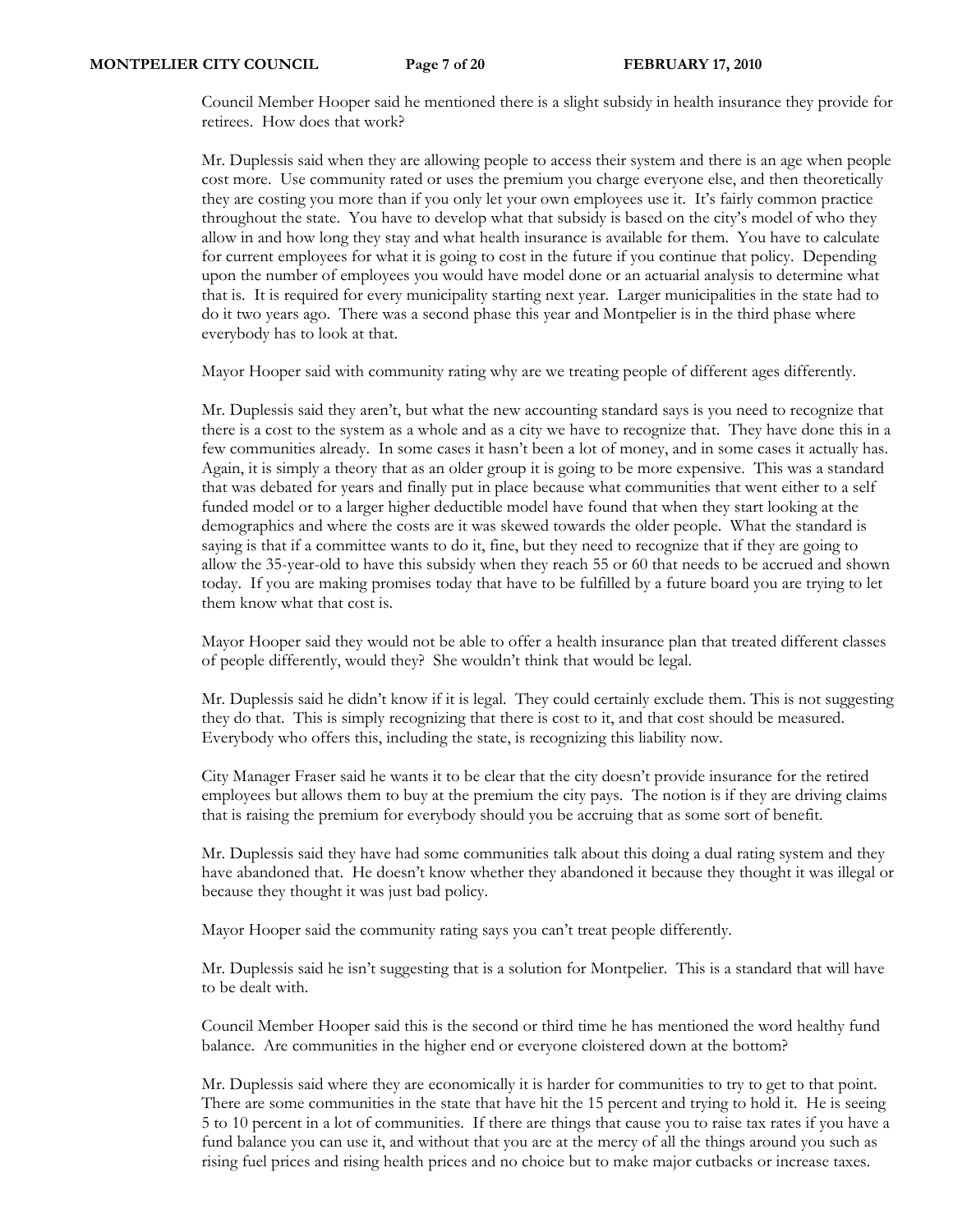Having that fund balance allows you to do that. He understands that every community has that discussion, and ultimately the taxpayers get the final say because they get to vote on the budget. It is simply considered prudent management to have some level of fund balance. Where Montpelier stands it is in within that tolerable range, but it is at the lower end of the tolerable range.

Council Member Golonka said last year he asked Mr. Duplessis about the debt load of the city before we converted the pension liability. What is his opinion of our debt load now given that we have officially converted that to debt?

Mr. Duplessis said he thinks they are still within the range. That debt didn't change anything because it simply replaced an unbooked debt to a booked debt. They are in about the same place as they were a year ago. It just wasn't on the books.

Council Member Golonka said the water fund had significant debt.

Mr. Duplessis agreed the water fund is going to be an issue.

Council Member Weiss said there are two sentences he doesn't understand. The first is on page 20. The Recreation Department will be coming a department of the city on July 1, 2009. Why is that included?

Mr. Duplessis said these are the city's financials and that was information he had received. .

Mayor Hooper said that is an incorrect statement.

Council Member Weiss said his other question is on page 21, no financial burden or benefit accrues to the City of Montpelier to the Montpelier Public School System. Why have a school system if there are no benefits?

Mr. Duplessis said that is a technical test to determine whether they are a part of the city's legal entity or not. In most other towns with school districts there is such a clear distinction between the school and the town. In Montpelier it isn't the case. Back a number of years this was investigated and determined that these were the factors that made the school independent from the city. What this is explaining is that even though there are some indicators that they are part of the city they aren't; they are a separate entity. This is simply one of those factors.

Council Member Golonka said if the school is contemplating doing away with Main Street Middle School. There is a bond debt associated with that building. Does that become a liability of the city that we have to absorb automatically?

Mr. Duplessis said he thinks he understands that is a bonded debt of the school district. That would be a question the city attorney would have to evaluate.

Council Member Golonka said they are exploring joining with U-32 as well.

Mr. Duplessis said he sat on a committee 25 years ago that had the same discussion with U-32 and we looked at building a school in Sabin's Pasture and there were a lot of issues with selling Main Street and consolidation.

Council Member Sherman said there is another item about the Montpelier Fire District. Clearly, there is no financial burden or benefit to the city from the Fire District.

Mr. Duplessis replied they are a separate legal entity as well. They have their own charter, own structure, own governance board, and even though the city is keeping their books they aren't in this report. They are a separate legal entity at this point in time. There has been some talk about dissolving the Fire District and including it within the city because the system is one system. They are not included in this report. It was clarified that they were talking about the Fire District on Towne Hill.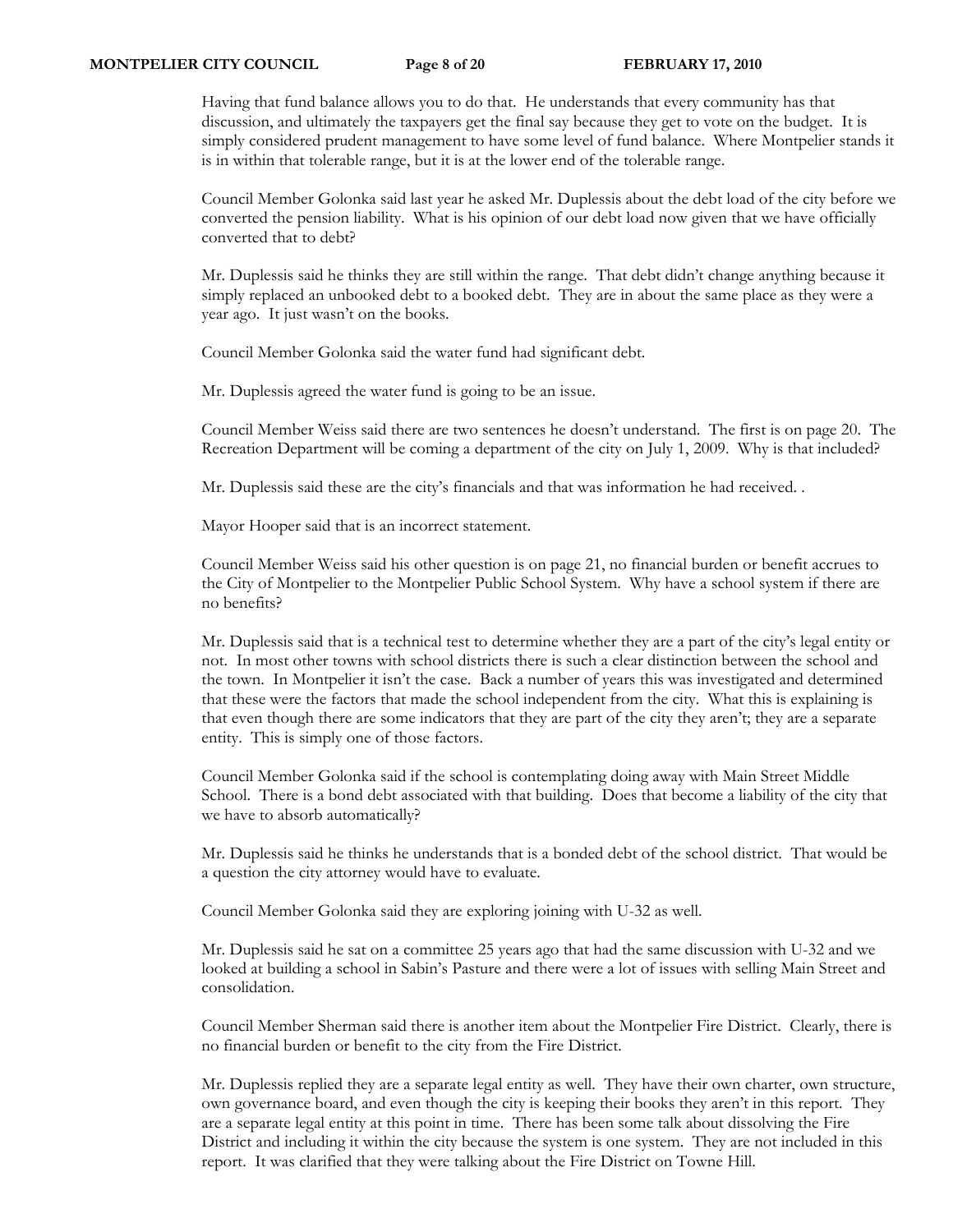City Manager Fraser said it was formed to build a water system for a section of town that didn't have water. They are a private provider. They received some federal funding and loans to build the system. The city leases the tank and the system and the users pay a surcharge on their water bill. There had been a requirement from Farmer's Home and the Rural Development that the Fire District would remain a separate entity for the life of its loan, but that debt has been refinanced. To his knowledge there is no reason for it to remain a legal entity.

Motion was made by Council Members Hooper, seconded by Council Member Jarvis to accepted the audit report. The vote was 5-1, with Council Member Weiss voting against the motion.

10-048. Update on Status of RFP and Grant Applications for 58 Barre Street.

- a) Garth Genge, the City's Community Development Specialist, will be providing this update.
- b) City Council Members received a copy of a memorandum from Garth, along with supporting documents regarding the present status of the RFP and grant applications for 58 Barre Street.

Recommendation: Receive presentation: opportunity for discussion; provide some direction to Community Development staff.

Garth Genge, Community Development Specialist, said there were very limited responses to the RFP. At the walk through there was actually a pretty good turn out from nonprofits, for profit developers and architects. He had received follow up letters of interest from virtually everybody in terms of being interested in being involved, but the only proposals came from the Montpelier Housing Authority and the Central Vermont Community Land Trust. It is at the position now where from the evaluations from the private sector that it really is a very difficult building to do economically. The amount of investment you would have to make makes it very difficult. The cost for putting it on the open market just isn't there, especially if you want to relocate the Senior Center. It's a great building for that location. The options for doing the building really turned to subsidized federal dollars that would help with housing on the upper floors. Finding a scope of financing that would fit the Senior Center portion of the remodeling renovations works out to basically 2/5 to 3/5 in terms of the amount of space they would be involved in. You need the people who are interested to sit down. There are a lot of issues here. Who is going to own the playground? How do you do the ownership model? There are a lot of complicated issues that the parties that are interested in working it out need to sit down, outline them and provide more feedback from the people who would be interested.

Council Member Golonka replied if the playground was owned by CVCLT it could be donated to the city. That was part of that grant.

Community Development Specialist Genge said how do you set it up where someone owns the Senior Center, somebody owning the playground and somebody owning the apartments? Is that a condominium association or is there a separate entity? How does that affect the different kinds of funding that can come in to play? There are some things that will work for the Senior Center and some things that will work for the housing. There are some things that can be applied for by a municipality and some things that can't be. At CVCLT there was a project that had 17 funding sources. To do projects like this it takes a lot of complicated issues, downtown tax credits, historic tax credits, low income housing tax credits. There is RD 515 and HUD 202. There is just a wide range of options and they affect all of the participants according to which avenue you go down. If the Senior Center focuses on a certain funding stream and that is in competition with the housing, are you shooting yourself in the foot? It really takes the Montpelier Housing Authority and the Central Vermont Community Land Trust organizations to sit down with us and discuss how you do that. If the city is going to have some kind of share in this project, then how do we manage that? Probably at some point it will be a condominium ownership so there will be a condominium board with a representative. After this year he thinks there will be a lot of money that will not be available, and a lot of the applications are due in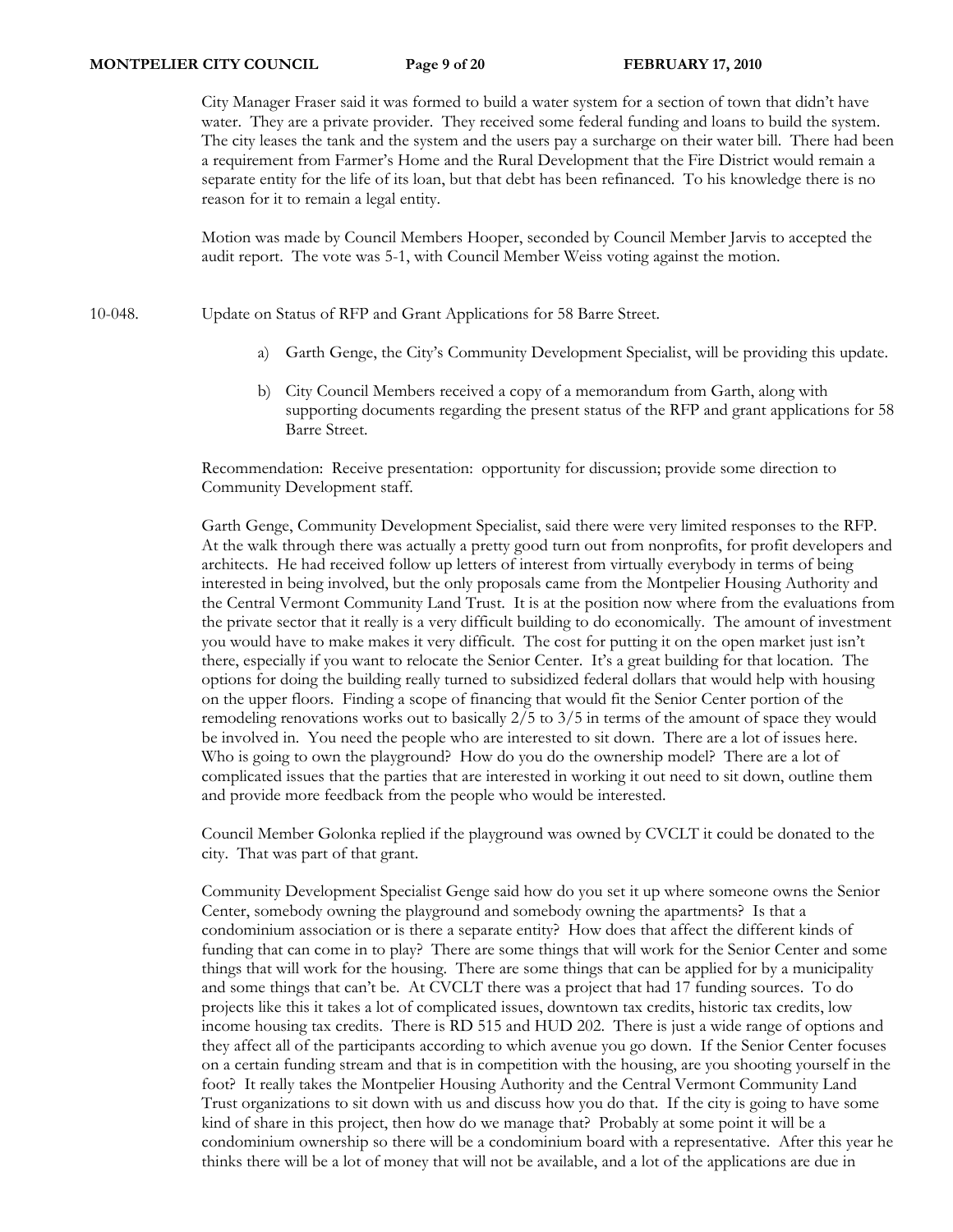spring and early summer. He thinks 2011 is going to be a very dry year for all of the funding sources he mentioned. They all have extra dollars now but he doesn't think that will last past this year.

All of the different housing subsidies get extra dollars this year, but he doubts that will be the same next year. It is the same thing with the community development block grants. There has been a bigger dollar amount than they usually get. Next year it is going to be more competitive because everybody is searching for dollars. Sometimes it is two or three rounds before you come through and get some of the pieces of funding. They are also at the point where the preliminary recommendations for the pre-development information need to be done just to submit the applications. The RD 515 is in due in April 2010; the HUD 202 is due in June or July. If this is the way the city wants to go this is the time to pick the partners who decide to be involved, sit down with them and work out the next steps and bring it back to the Council. The timing is starting to become more and more imperative.

Mayor Hooper said his recommendation is to form a tight focused committee to figure out how to get this done within a reasonable time frame to take advantage of the grants.

Community Development Specialist Genge said the Central Vermont Community Land Trust and the Montpelier Housing Authority have an expertise that is really important. They are willing to work with each other, and that is a big asset. The city needs representation. The Senior Center needs representation. He would consider the Council on Aging just because of all of the components that are involved. Part of it is having a committee that understands all of the issues so you aren't educating people as you are going along because a lot of this is very complicated and having the expertise with the people involved makes it a lot easier to get to the next step. Jeff Kantor has worked with the Housing Authority before. Mr. Kantor had talked with him, Bev Hill and Joanne Troiano about what are the next best steps. There needs to be a commitment from the city that this would be the next step.

Assistant City Manager Hill said Jeff Kantor called her this afternoon. He actually used to work for the city's community development and used to be in the job that Garth is doing now prior to her coming here. He has done a lot of projects which she thinks the Council is very familiar with. In 1994 we worked with Jeff and our community development funds leveraging for the Heaton Woods Project with the Montpelier Housing Authority and turned that building around. Jeff also redeveloped the Lincoln House into senior housing, which was a former school building in Barre. He was the project facilitator on that. Jeff said, as Garth has emphasized already, that he believes probably the greatest program for us right at this time will be the Rural Development 515 Program. That application process could start as early as late March or early April, and it is a very short time frame. In order for a group to apply for 515 programs we have to have site control so the city would have to be a part of the project at that point in time in order to apply for these funds. Jeff does two to four projects a year with values of 10-20 million dollars. What he sees over there and thinks could be done would be the 12 to 14 units of housing with the Senior Center remaining as a part of that. That would be a condo situation. He said the Council needs to be thinking about the possibility that in order to leverage this whole project you may have to consider donating the building. He said the city would probably have to consider using all of the insurance money from the building to do the senior piece of that, plus there would be other costs. His recommendation is that if these people could agree that this is an idea they would like to pursue they have a committee made up of the Central Vermont Land Trust, Montpelier Housing Authority, a representative of the Senior Center, a city representative and the Council on the Aging.

We have to go with the opportunity we have because we don't when the Main Street building might become available. Some people have suggested we put the Senior Center building in the St. Michael's building. We have been told for now that is not a possibility and it is not for sale. Jeff is saying this is what we have to work with now and we should focus on using that opportunity and look for the funds he believes might be available this year.

Mayor Hooper said they have heard from the owners of the Catholic Parish that they aren't interested in entering in a partnership.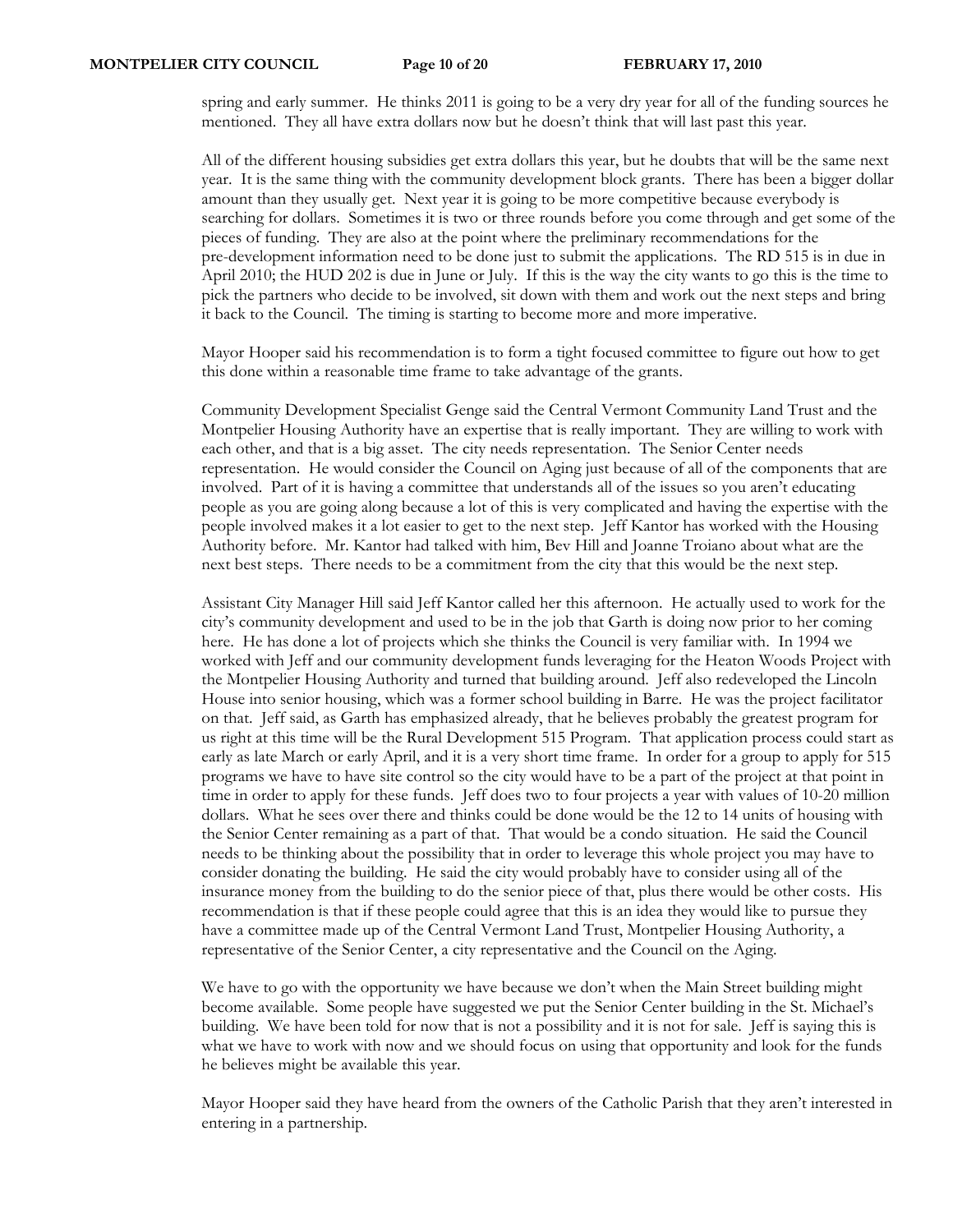Council Member Hooper said he understands why they wouldn't want to sell because they want to talk about a long term lease with the church.

Assistant City Manager Hill said that is something they are still working on. While it is a good temporary placement for the seniors they do lack some things they need which is a bigger community room and a kitchen facility. They love the classroom setup, but it doesn't provide all they would need.

Community Development Specialist Genge said it has accessibility issues and the Senior Center would need to make an investment.

Assistant City Manager Hill said there is somebody here from the Housing Authority and the Community Land Trust that the Council may want to hear from.

Mayor Hooper said the city put out a request for proposals and invited people to walk through the property to see what the redevelopment options were for 58 Barre Street. A number of people took advantage of that but with the exception of the Central Vermont Community Land Trust and the Montpelier Housing Authority no one said they wanted to participate in this with the constraint we set on it, which we needed to have the Senior Center as part of the project.

Community Development Specialist Genge said Connor responded they would be interested if the Senior Center was relocated. Steve Ribolini said he was very interested and again it was putting that much money into the building. They were willing to do limited upgrades and relocate the Senior Center. His issue with that would be minimum upgrades would keep the capital costs for the Senior Center very high. If you are going to occupy that building with the Senior Center you are going to have to upgrade the efficiency of that building or it is going to be very expensive to keep them in it.

Assistant City Manager Hill said there is always going to be a parking issue. If it is developed into an office complex it will require more parking than if it is developed as senior housing.

Mayor Hooper said the staff recommendation is the Council form a committee of the nature they suggested and work on a proposal to take advantage of the federal and state funding opportunities.

Community Development Specialist Genge said in addition he would also recommend moving ahead with the redevelopment recommendations that were part of the planning grant application. With whatever application you do we are going to need a site plan and all of the different components. The total came to \$42,000, some of which was allocated originally to the Gossens Bachman report. It was \$3,500 allocated for that. They spent another \$850 on the structural engineer to evaluate the roof. The planning grant is \$17,000. His recommendation was to use the revolving loan fund.

Council Member Jarvis said she is on the committee and there is a recommendation that we actually form an entity.

Community Development Specialist Genge said that would be up to the committee. That is something he would propose because at some point it will probably be a condominium association. That would be a recommendation the committee would come back with.

Council Member Sheridan said before he would make a motion to set up this committee he would like to hear from Eileen Pelltier, Joanne Triano and Jack McCullough.

Eileen Pelltier from the Central Vermont Community Land Trust said the recommendation to form a committee is what she would suggest. She agrees with Garth that the committee has a big challenge ahead of it. There is a possibility we might not be able to put something together that will work with the Senior Center in the building. They are all trying to figure out what the right thing is for the Senior Center and the city. They are all open to working with each other and with Jeff Kantor.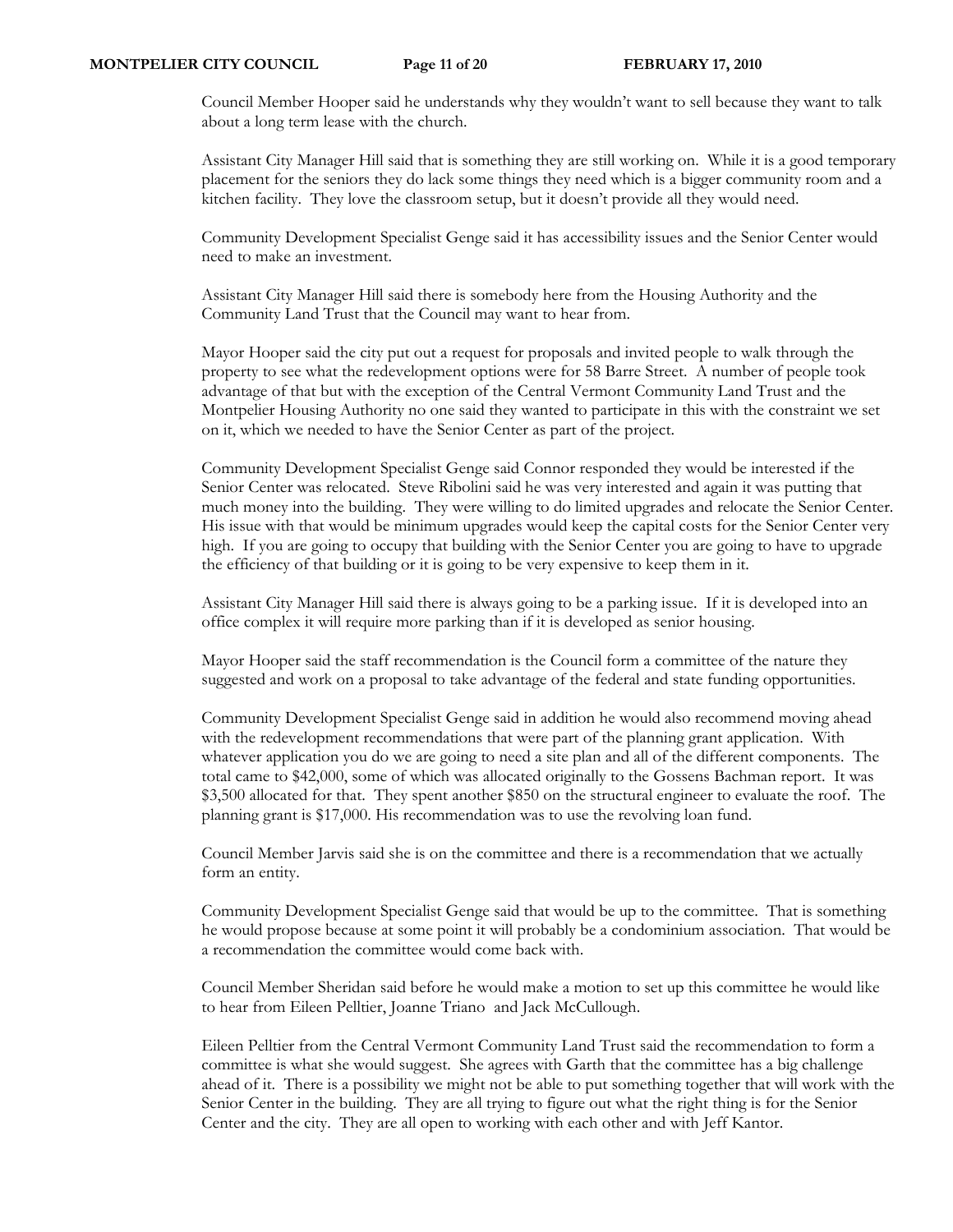Jack McCullough, Chair of the Montpelier Housing Authority, said they have had some brief discussions about this at their recent board meetings. Obviously, they don't have something concrete to work with so they don't have a position to take. The general approach of the Montpelier Housing Authority is that their mission is to provide affordable housing for people who need it within the city of Montpelier so when they have an opportunity like this that comes forward they have no choice but to be interested to see what they can do to help that process move forward and produce housing for the city. One of the concerns they have had in discussing this is they definitely heard mention of the idea that what we need to do with this property is to put senior housing, however that is defined. Speaking for himself, and probably for other members of the Board, he would say he isn't convinced that is really what the need is. He would not want to see us head down that one direction of where we are going without being convinced that those are the people who really need the housing given the fact that some of us are right at or very close to the demographic where we might be eligible to move into that kind of housing and moving out of the houses we have now. There are other groups. He would caution against proceeding on the assumption that what we are talking about is senior housing, and, secondly, for the same reason, it is premature to say that the Council on Aging should be part of this committee. It makes an assumption he doesn't think is really a valid one. The Housing Authority is interested in doing what they can to move this forward.

JoAnne Troiano, Executive Director for the Montpelier Housing Authority said she agrees with Jack and they all want to do what is best. At the end of the day the Land Trust might be in a better position to get the funding or to run the building. They also have a  $501(c)(3)$  nonprofit that owns Heaton Woods, Cummings Street and will soon own Prospect Place. Her only concern in going forward is putting in a lot of time and developing a proposal and coming back to the Council to say this is what we think can happen and have the Council thank them and go somewhere else and do something else with the building. If they aren't the players they want to see do this tell them now and find a committee to work on this, then that is fine. She is happy to do this. The Council needs to determine if this is a group you think can move forward and do the best job for this property.

Council Member Sheridan said one of the things they will look at is which option will bring in the most money and that may dictate the course the Council takes because this is going to require a lot of money. He asked JoAnne Troiano how many units she manages.

Ms. Troiano said including their Section 8 voucher program 310. Technically, there are 3 vacant today.

Council Member Sheridan said there is a need for some kind of housing. They have a very low vacancy rate which shows there is a heavy interest in this city for housing.

Ms. Troiano said the problem is there are people who can pay whatever across the street is charging, but there are a lot of people who are making \$25,000 to \$26,000 a year, if that, working in many of the places we all go who would like to live on their own and can't.

Council Member Sheridan said all he is trying to establish is that this is a desirable city people want to move into. This is a good time to move forward and see about our options on this.

Council Member Weiss said they want to form a committee. Who is in charge? Who is going to dictate? Who is going to make sure that all of the tasks are done? There are a number of committees which exist which are feel good committees, and he doesn't want this to be one. What kind of a commitment can be made from the folks they are talking about who are going to sit at a table and come to some agreements and then carry forward?

Ms. Troiano said she thinks they might be the only players who would play with them but they have the ball.

City Manager Fraser said the city staff can certainly support the effort. We can do the leg work and provide the technical information. Certainly, they would provide staff support. This is a key initiative.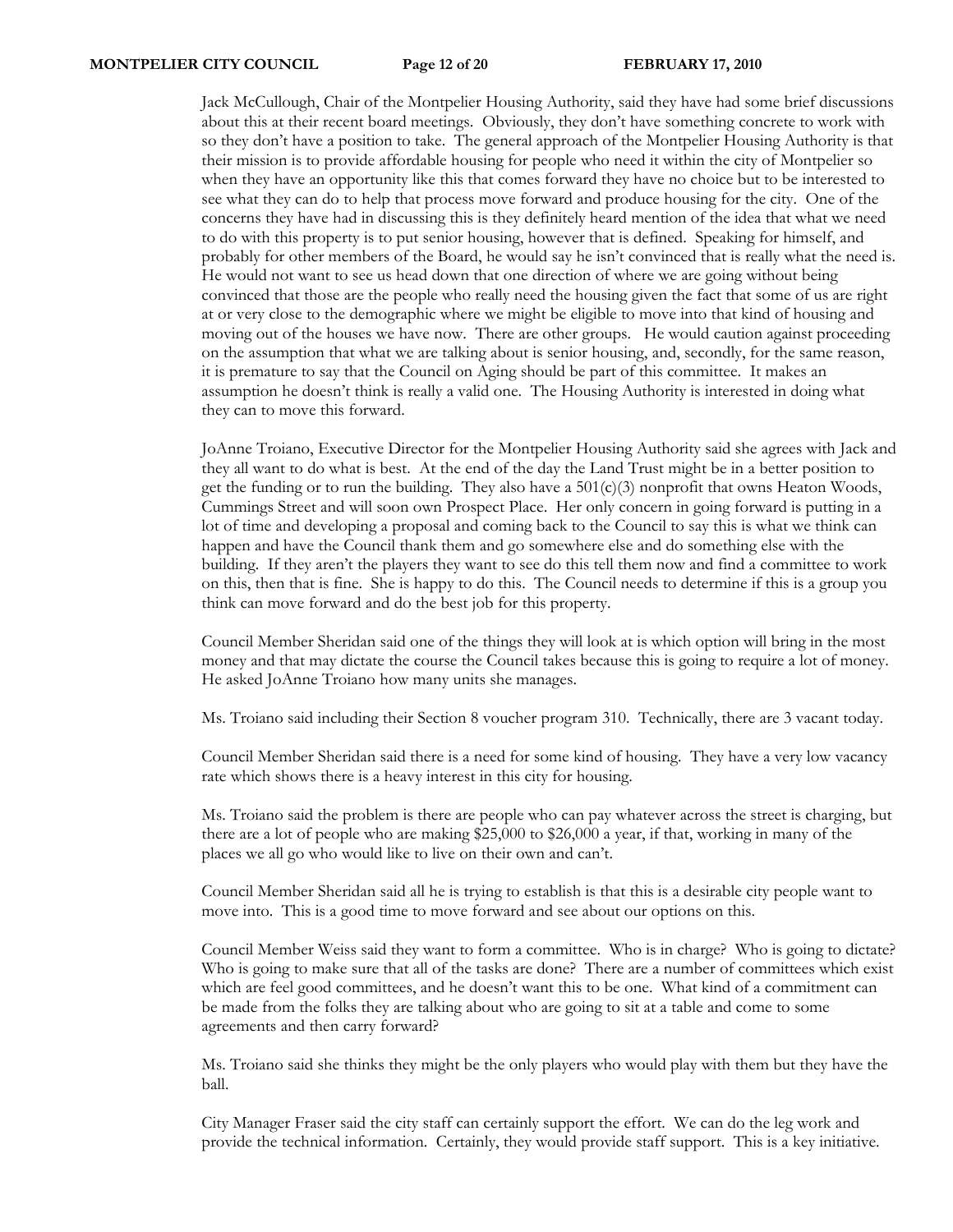Assistant City Manager Hill said as far as the Senior Center is concerned it should be someone who has been more active in the center over the years. Her involvement would be more of a liaison type.

Ms. Pelltier said she doesn't see this as a long term committee. There are certain variables we all need to assess and make decisions on.

Council Member Weiss said they are going to identify the sources of funding which best fit the project ideas, and, finally someone is going to write, submit and sign off on the proposals.

Ms. Troiano said it seems they would be coming back to the Council before they got to the point of submitting applications.

Council Member Weiss said they are talking about who should be sitting on the committee. His thinking is the only people who should sit on the committee are those who are qualified to follow through and make sure whatever the process is that the proposals are submitted in a timely fashion and meet the needs.

Ms. Pelltier and Ms. Troiano agreed.

Council Member Golonka asked Joanne Triano why would the Council say no. Obviously, it is the money. Her organization is one of only a few that is a nonprofit in the city of Montpelier. He doesn't want to see this building become a financial albatross like a lot of other nonprofit buildings that are sitting here in the city and not helping fund city services. He appreciates her effort in writing those checks at tax time.

Ms. Troiano said back when they were doing Prospect Place she felt like every board they went through her first obligation was to say they would pay taxes. If it was a condominium arrangement it would probably be some kind of a limited partnership.

Community Development Specialist Genge said it would most likely be a for profit ownership. If it is low income housing tax credit property it has to be a for profit enterprise.

Council Member Golonka asked if Mr. Genge thought this committee could come up with an answer relatively quickly.

Community Development Specialist Genge said housing developments are developed all of the time. It is going to be harder for the Senior Center. The housing is easy to analyze. The Senior Center has a lot more complications in terms of how they pay their piece. He sees that as a more difficult answer than with the apartments.

Assistant City Manager Hill said the auditors always put an allowance on the tax collectibles that would be uncollectable. Sometimes the auditing procedures that require these allowances aren't realities in the end.

Mayor Hooper said what the Council is asking a group to do is to put together a pro forma that is going to look at the use of this property and how to make it work. They will bring it back to the Council. She presumes the city would be a partner in applications for whatever is out there so they will see the applications as they are submitted.

Assistant City Manager Hill said they will have to because part of the requirement is that the city will have site control in order to apply for the funding.

Mayor Hooper said there may be some policy decisions that need to be made so she would suggest that a Council Member be a member of this group to be that connection. If the Council wants to put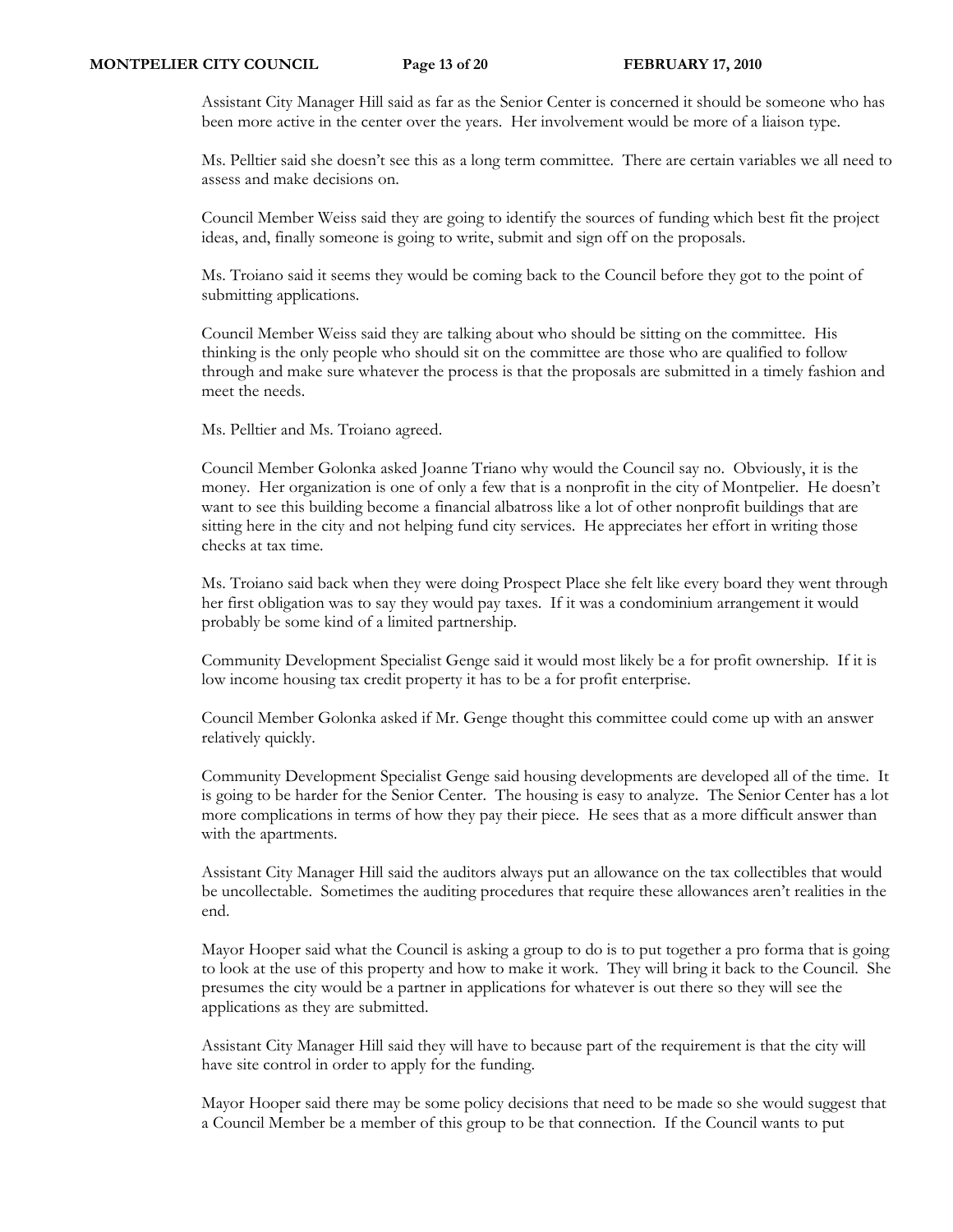this building on the market and step away from it now they need to say that now rather than sending the committee off to do the work and rethink it later.

Ms. Troiano said she would hate to see the committee come up with a proposal that includes the Senior Center and housing and they are ready to file the application and the Council say they think they are going to turn it into offices.

Community Development Specialist Genge said one of the things coming back with the Senior Center may not be that it won't work but the cost to house the seniors in this location.

Assistant City Manager Hill said they have spent a lot of time over this past year looking at alternative locations for long term housing for the seniors and right now it's just not out there. It is space that provides a downtown location with parking capabilities and easy access.

Council Member Sheridan said the Council has discussed this for about a year and a half. Every time he goes to the Senior Center all he hears is where are they going to be located. This is a chance to find an answer. He is willing to make a motion to put together a committee, including the Housing Authority, Central Vermont Community Land Trust, a member from the Senior Center Advisory Board, a Council Member and staff as the City Manager designates, to see if we feel we are going to move towards senior housing and then we can bring in a representative from the Council on Aging. Jeff Kantor would act as a consultant. Council Member Sherman seconded the motion.

Richard Sheir, a resident of Loomis Street, said he has spoken with the Council about 58 Barre Street on several occasions before. He would like some clarification from the Council on three points. One, why they are studying a long term solution for this, will there also be a study for a short term solution? When this structure was turned over to the city from the schools those upper floors went unrented until the fire in December. They went several years without generating revenue. Should this housing take several years to construct, is there a short term plan for generating revenue from the upper floors, or is that going to be sitting down the road somewhere waiting for the longer term construction?

Secondly, if we are talking about senior housing, will the Council close the door on further taxpayer subsidies of that housing or the city becoming a cash participant in the finance of this? Regarding the Senior Center, will the question before the Senior Center is discussed stopped being kicked down the road in terms of whether that is a regional project or a Montpelier project? Those have two very different meanings in terms of the finance and the purpose of the center. Is there an interim plan that will be devised before those grants come in for the use of that space so it is generating revenue and paying for its heat? Will further city subsidies be ruled out? Before we start talking about a Senior Center will there be a definitive answer as to whether this is indeed a regional project?

Mayor Hooper said she could speak to questions one and three because the Council has discussed that. They have looked at the ability to rent those upper floors and realize they would need to make an investment in it. They were considering making those investments and the fire happened so they stopped. There has been no further discussion. If they are going to go ahead with the redevelopment plan it doesn't make sense to rent it to somebody for a month or two before they start pulling down walls. Question 3 relating to regionalization, they have had a conversation about this. They had a proposal from an individual associated with the Senior Center who said we should go that way and the Council declined. She presumed from that response that the Council said this is principally a Montpelier Senior Center and that is how we will focus our activities.

Mr. Sheir asked if the Mayor would ask the housing people if after the six months of considering various proposals if this could be a one-year lag before the walls come down?

Mayor Hooper said they don't know and it will depend upon what the funding proposals are.

Mr. Sheir said since they don't know is there going to be a process for trying to rent out the upper floors to pay for the heat?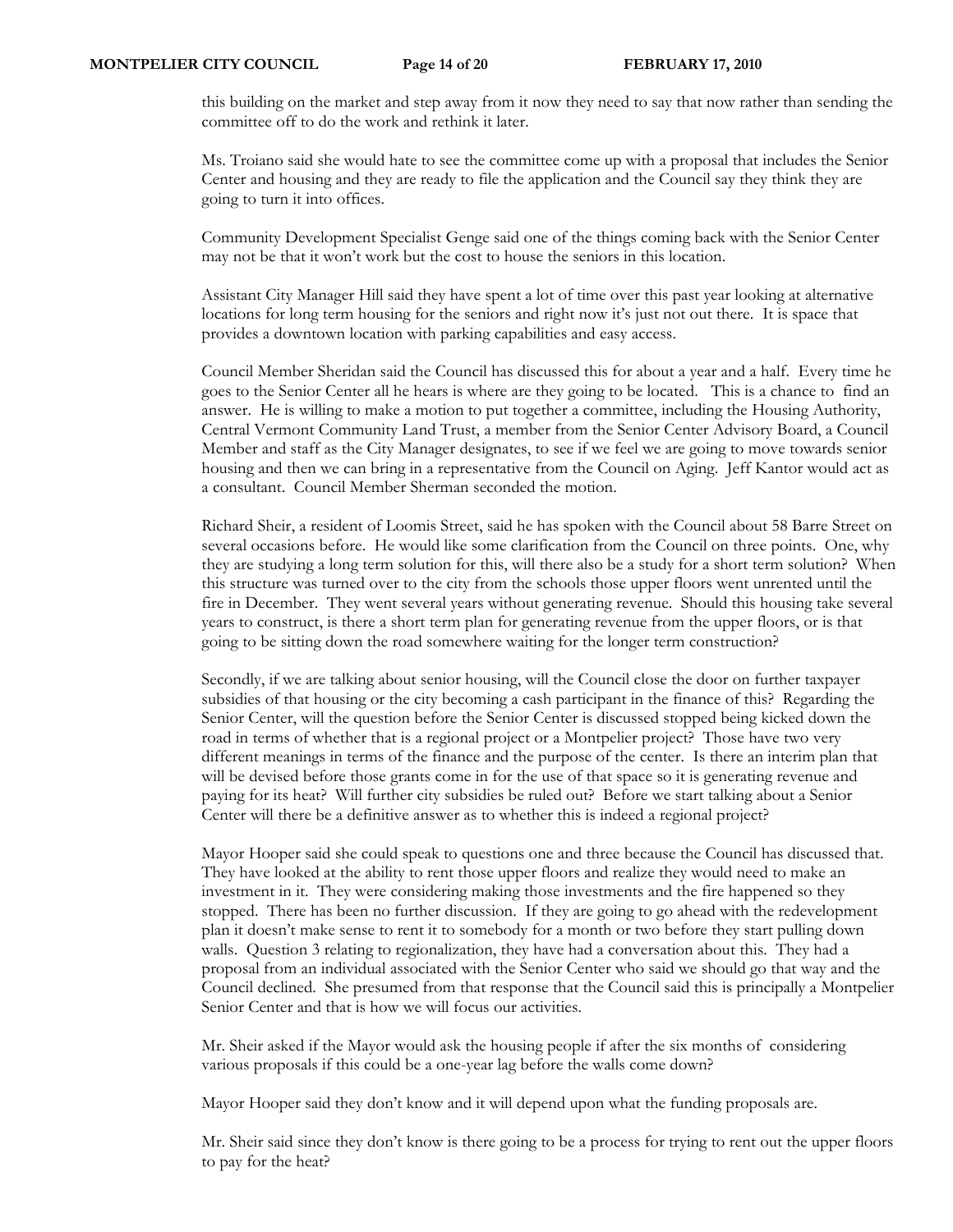Assistant City Manager Hill said that is their big problem right now, the fact that the furnace has died. The boiler people have recommended the city shut it down. It is going to cost hundreds of thousands of dollars to install a new heating system in there. The furnace is off and they have drained the pipes.

Mayor Hooper told Mr. Sheir in number two whether we would consider further subsidies that is a conversation that City Council has had. It depends on what the proposal is before them and they will have to make a decision based on what they hear is an appropriate use for the building. Then, it is the job of the City Council to consider what is appropriate.

Council Member Golonka said they are trying to talk about answers to questions we don't have. He thinks this building is a financial black hole and they should run away from it like the plague. He is willing to give them a chance to see if there is any feasibility here, but he is also willing to say no. He is not as committed to saying that senior housing is the only way to go with the building. He believes if this doesn't work we may need to move the seniors. He thinks this building can be extremely expensive to do anything with. He doesn't agree they are going to get grant money to completely pay for this. If the study comes back and the financial implications for the City of Montpelier are too great he will say no in a heartbeat.

Ms. Troiano said if they come back and it is going to cost \$6 million to do this and the city will have to pay \$3 million – if they have a viable proposal that meets all of the requirements and everybody can afford it and somebody says they want to tear down the building.

Mayor Hooper said she understands the request that this be a serious task.

Council Member Sheridan said we don't know and should answer this question. Let's find out. This may net us back to square one.

Community Development Specialist Genge said the energy upgrade grant application they went for in the first round was approved and the second round is due Tuesday. To invest in the building properly without interfering with any other development plans the best way is to strip the roof, which needs to be replaced anyway, put foam on, seal up everything. The application is for \$50,000. The match wouldn't have to be the one to one that was originally proposed so the city might end up with \$20,000. That is something that could be considered through one of the revolving loan funds as debt that would stay with the project because it would be an investment that would help whatever development comes later.

Doug Zorzi, a member of the Senior Center Advisory Board, said his comments tonight are as a resident of the city. He would appreciate in terms of an upcoming Advisory Board meeting to know what the timing might be regardless of a decision on the building. The Board is facing a number of obstacles. If they had some sort of chronology as to the outcome it would be helpful and maybe that could be formulated in a couple of weeks.

Community Development Specialist Genge said he would guess that a project like this from now until occupied might take 18 months before the Senior Center reoccupies the building.

Eileen Pelltier said by the end of March this committee will be able to come back to the City Council and say how they think it will work or they don't want anything to do with it. That can easily be done by the end of March and then the City Council will have to make a decision.

Elizabeth Dodge, Vice Chair of the Senior Center Advisory Board, said she wants to reiterate what Doug Zorzi has said. There are some problems where they are. They fortunately have other places where people can play cards. There is one member who can't stay at the Senior Center because the bathrooms are not handicap accessible. She too receives questions about what is happening and when are they going to hear. Rumors fly and people get unhappy. It is very important to have a decision. She knows the Council is behind the Senior Center. Doug Zorzi has done a tremendous amount of work looking for places for us to have a Senior Center other than 58 Barre Street.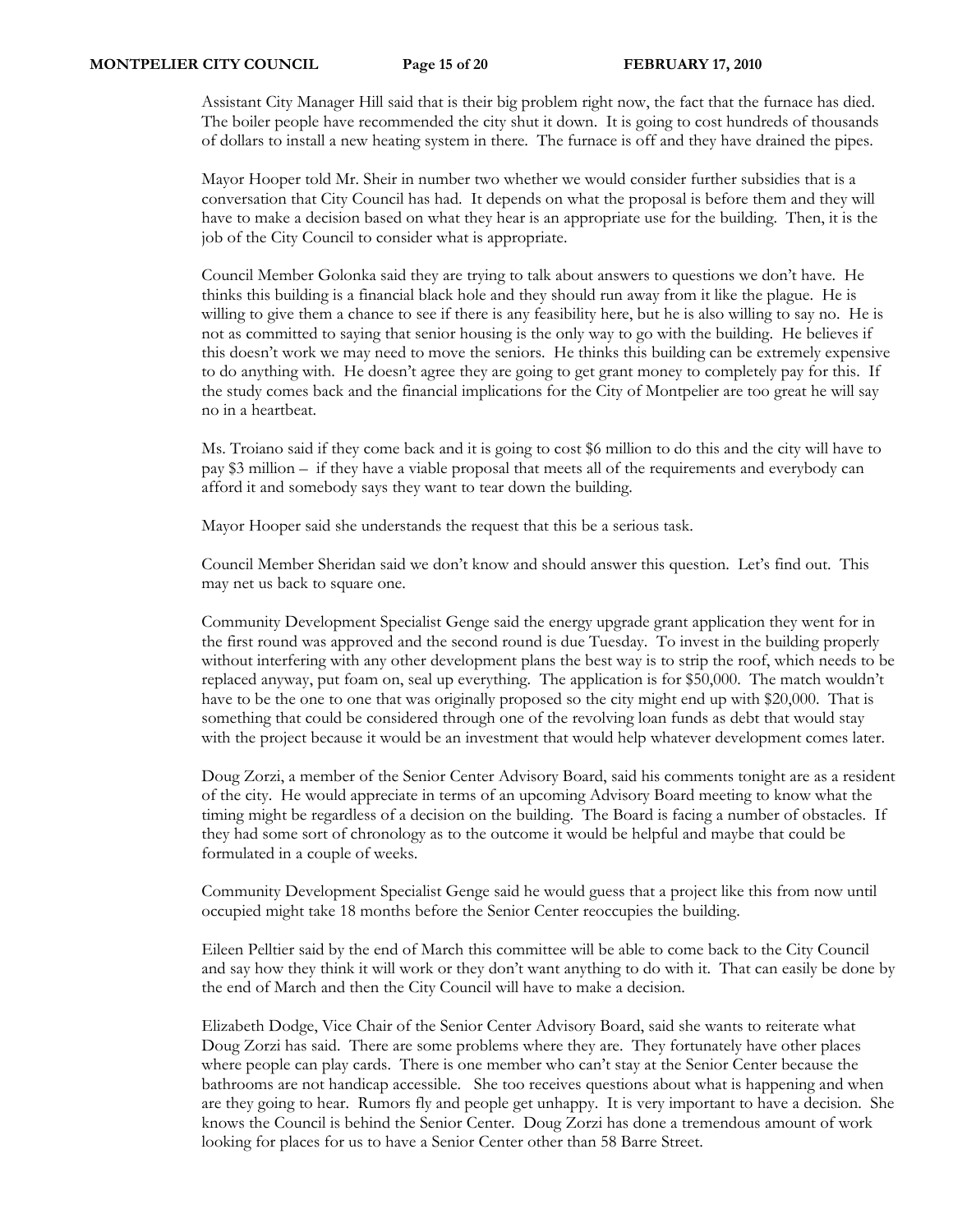Council Member Jarvis said she would like to offer a friendly amendment about authorizing the funds for the predevelopment expenses for doing this. That would be to offer up to \$42,000 and the money for the roof if they get the energy grant. She suggested that 3/5ths come from the development loan fund and 2/5ths from the Senior Center reserve fund. The friendly amendment was accepted.

Mayor Hooper called for a vote on the motion. The vote was 6-0, motion carried unanimously.

Council Member Golonka nominated Council Member Jarvis to be a member of the committee with Council Member Hooper seconding the motion. The vote was 5-0, with Council Member Jarvis abstaining.

10-049. Update on the river conditions.

The City Manager and Fire Chief will be providing this update.

Recommendation: Following update, opportunity for discussion; possible direction to staff.

Fire Chief Schneider said this is probably a good time to update people on the general condition of the river and the ice conditions. He remembers coming back on the 25th of January, getting off the train, getting into his car and driving down and thinking with all of the red lights over on State Street there must be an accident. He crossed the Bailey Avenue Bridge and the river seemed high and found out the ice jam was breaking. There was actually flooding on that day. There was damage along the North Branch River in some of the basements and the water actually got on to Lower State Street which is unusual. That was an example of the worst case scenario of the type of thing they call a breakup ice jam came down the river, piled up behind the area of Shaw's at the confluence of the two rivers, backed the water up in the North Branch. As the water raised up and freed up that break, pushed the ice down where it piled up on the freeze up jam at the bottom of the lower cemetery curve.

Right after the ice went out on the 25<sup>th</sup> of January we had a very classic example of a freeze up jam. It starts right on the flats of the cemetery curve and the I-89 Bridge and then just backs up. It quickly backed up in a matter of 36 hours to the point they were concerned with the water levels again on the North Branch. Since then the conditions have been favorable so they feel the basic risk is low.

Right now there is a freeze up jam on the flats between the cemetery curve to the I-89 Bridge. That is the last thing that gets freed and loosened in the city. Between Bailey Avenue and there have been some good channels that appear to be opening up. Right around Bailey Avenue Bridge there still seems to be a pretty good ice jam across the main stream area. On Main Street towards Bailey Avenue when you look at the ice after watching it for quite a bit of time you will see that it has fallen down and a an indication there is a good channel underneath it where the water is flowing.

The North Branch is basically ice covered. From the Main Street dam back upstream it is primarily open water, but there are some places where it is covered over with a thin sheet of ice. Other information we have is the sun affects the open stream temperatures. Cold weather is still forecasted. There is frazzle ice production that occurs primarily overnight and during the day times. There isn't the potential for building up. At this time the snow pack in this area is actually quite limited and doesn't present any serious thaw hazard. They are looking at a relatively low danger at this point, but if they get a period of deep freeze of below zero weather we could very rapidly have a lot more frazzle and a repeat of what happened on the 30<sup>th</sup> of January. That could happen very quickly and plug up that whole section of river as well a build up ice in other places. Or, if we should get torrential downpours there is enough scattered amounts of ice they would move quickly, especially in the North Branch area and could cause a pile up of ice. Those are the two conditions they are most concerned about.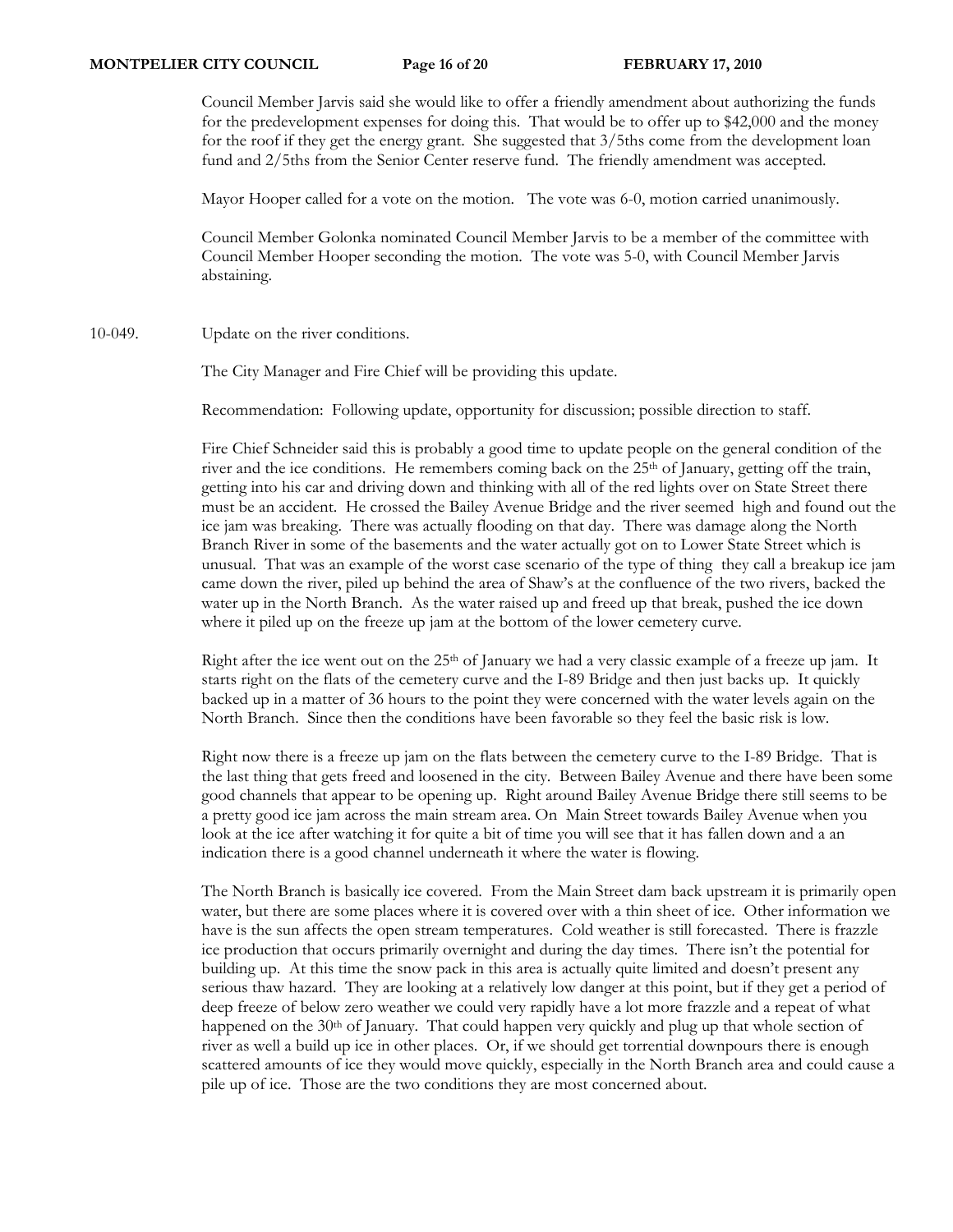Council Member Sherman asked if they had rerouted the flow from the sewage treatment plant.

Chief Schneider said they are trying to get the permits completed in order to do that. They are also having some difficulties in terms of a pump. They are trying to set that up on a temporary basis. Hopefully, this next construction season they will be doing the construction work on the permanent temporary biomass insulation.

City Manager Fraser said they get two different kinds of ice jams, the break up jam and the freeze up jam. The break up jam is what they had on January 25<sup>th</sup> where the sheets of ice on top of the river will break up, float down, jam up and creating an obstacle in the water and it backs up. More often they run into a freeze up jam which is one of the reasons it stops them from proceeding through. A freeze up jam is this slushy ice that then adheres to the bottom and builds up from the bottom. The fear is that the ice will break up and hit that and not be able to get through. This year it is really limited to the Interstate cemetery curve.

Chief Schneider said the only other thing he felt should be talked about is for people to be aware of notifications. They are doing pretty well in terms of notifying people of warnings about conditions for things to happen. However, there is a question of when an incident happens people have to understand that we are not in the warning stage, and there is one message which is evacuation. The notifications people are going to get notifying them that conditions are ripe is one thing; evacuation is just that.

Mayor Hooper said the time to take care of things that could be endangered by flooding is before we say it is flooding.

Chief Schneider replied yes.

City Manager Fraser said there was a lot of information that went out in 2007 about personal protection. They asked citizens to think about this in advance and plan their routes. They try to let people know when conditions are present that could result in flooding. They struggle with this every time they see the river go up and see a jam. On the other hand, on January 25<sup>th</sup> when it was up to the bridge and it is actually going over on to Route 2 you need to notify people.

Mayor Hooper said she got off the e-mail alert list. That may be another message to get out there. On the city's web site it is possible for people to go in to the flood page and signing up so they will receive those kinds of notifications. It seems until we get the permitting installation in we should ask for a permit at the beginning of the year because we know this may be happening every year.

Chief Schneider said he had the feeling looking at the process now that it is something the state wants to know about. We have to explain why we need it now as opposed to a general permit. All the state can do is just do temporary emergency permits.

Jack Lindley asked Chief Schneider why we abandoned the crane on stand by that was effective in some of the other floods.

City Manager Fraser said there is one on stand by. It depends on the time of day and the day of the week. Their analysis was that it was a supplemental piece of work. It wasn't effective in an emergency. Where it was effective in 2007, or partially effective, was once they had the freeze up in place it was working to remove stuff and open up the channels. If the conditions were to happen they could get the crane here. If there were a break up jam it isn't that useful.

Fire Chief Schneider said last year was the first year they didn't do it. We knew more about the river than we did in 2007. The next year it costs about \$5,000 to be parked down there. Both of the bids they had the year after that were \$18,000 to \$20,000 and that didn't account for any kind of mobilization. That was for just parking the crane down there. It is partially a financial decision.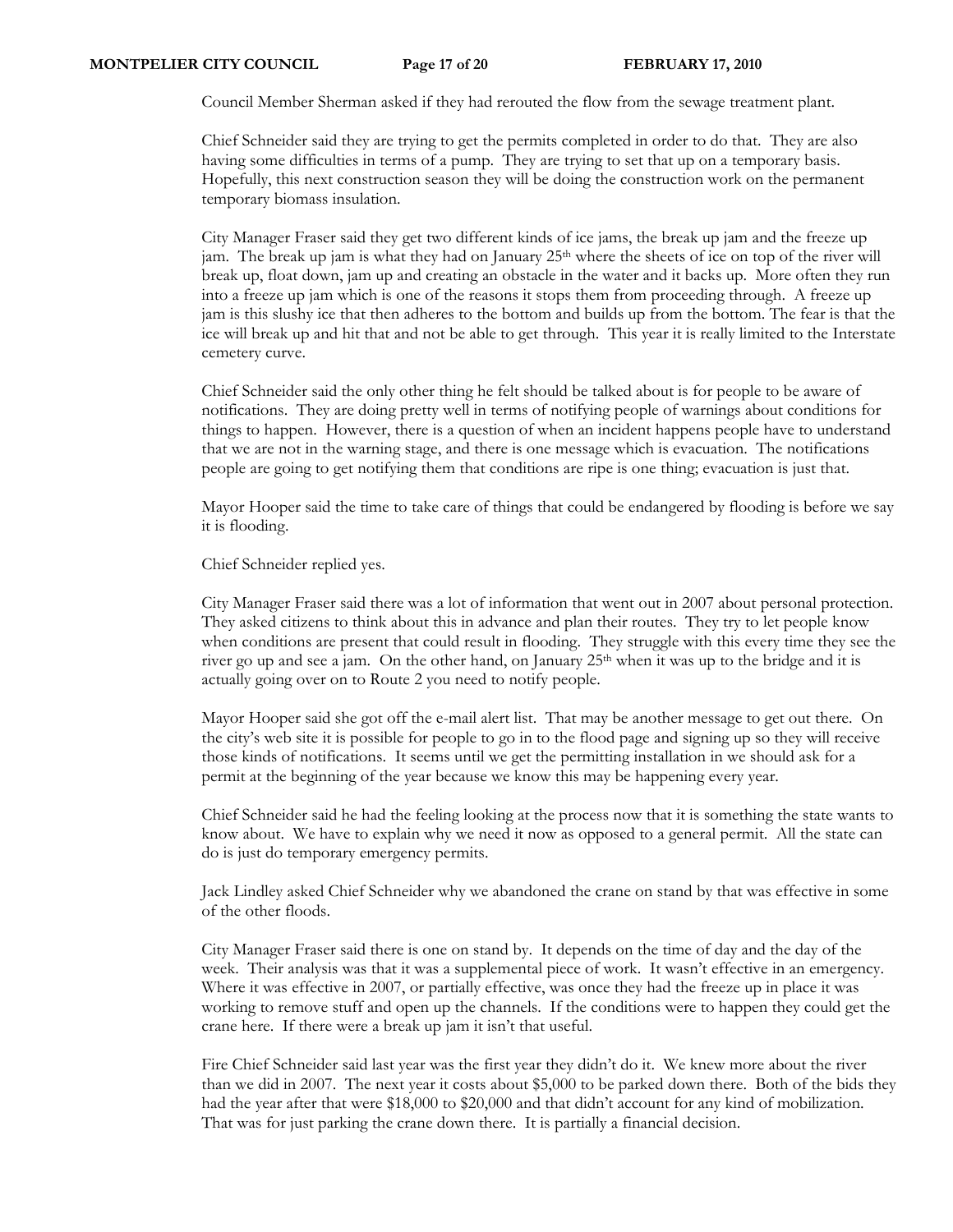- 10-053(A) Consideration of authorizing the City Manager to execute documents as may be appropriate and necessary to effect an assignment of all of the city's interests and claims against Scott Construction, Inc. and to complete the insurance transaction with VLCT PACIF.
	- a) The city's insurer announced on December 11, 2009 that they had accepted the city's claim and would fully cover the city's loss. The city, at that time, provided all relevant documentation and information about the claim.
	- b) VLCT PACIF has determined that the city's loss is \$347,647.79 which is the difference between the original \$462,336.13 overpayment to Scott Construction and the \$114,688.34 collected by the city from Scott Construction, Inc. between January of 2007 and March of 2009.
	- c) After applying the \$500 insurance deductible, payment to the city will be \$347,147.79.
	- d) Documents to be signed include a general release and a proof of loss.
	- e) The city would transfer any rights and claims that the city has against Scott Construction, Inc. to the city's insurer in return for payment of the claim.
	- f) The city's attorney, John Klesch of Stitzel, Page & Fletcher, has reviewed the documents and the claim and advises that all are consistent with the insurance policy.

Recommendation: Authorize the City Manager to execute the related documents.

City Manager Fraser said they had planned on having this on the original agenda but they didn't have the final wording and paperwork until yesterday. We have the release documents. It was announced they were going to cover the claim. We provided documentation for the claim and they made the determination that the loss is basically the overpayment minus what was collected. That is what they will be paying us. We need to sign general releases. Scott Construction did file for bankruptcy just last week so the insurance will replace us as the creditor upon anything against Scott Construction. Our attorney has reviewed all of the documents and advises that everything is consistent with our policy.

Council Member Hooper moved to authorize the City Manager to expedite these documents as it may be appropriate and necessary to effect that all of the city's interests and claims against Scott Construction, Inc. are paid by VLCT PACIF. Council Member Sherman seconded the motion.

Council Member Golonka said he supported the motion.

Council Member Hooper said he would like to have the e-mails published that said this was a good deal.

Jack Lindley asked if the Council was waiving all criminal activities with this.

City Manager Fraser said they don't have that power. That is the state's option. This is only on the money they would collect as part of our collection efforts.

Mr. Lindley said the insurance company is standing in our stead. How with a bankruptcy can they assume our position as a governmental entity in a bankruptcy.

City Manager Fraser said he assumed they could take over our rights. Whether they have the same standing as a municipality he doesn't know that. Basically, we can't collect from them and then go to the bankruptcy proceedings and collect directly ourselves.

Mr. Lindley said by giving up our rights do we weaken the position in the bankruptcy court. Obviously, we aren't getting the \$397,000; it is now down to \$347,000, so there is a \$50,000 haircut to the water fund.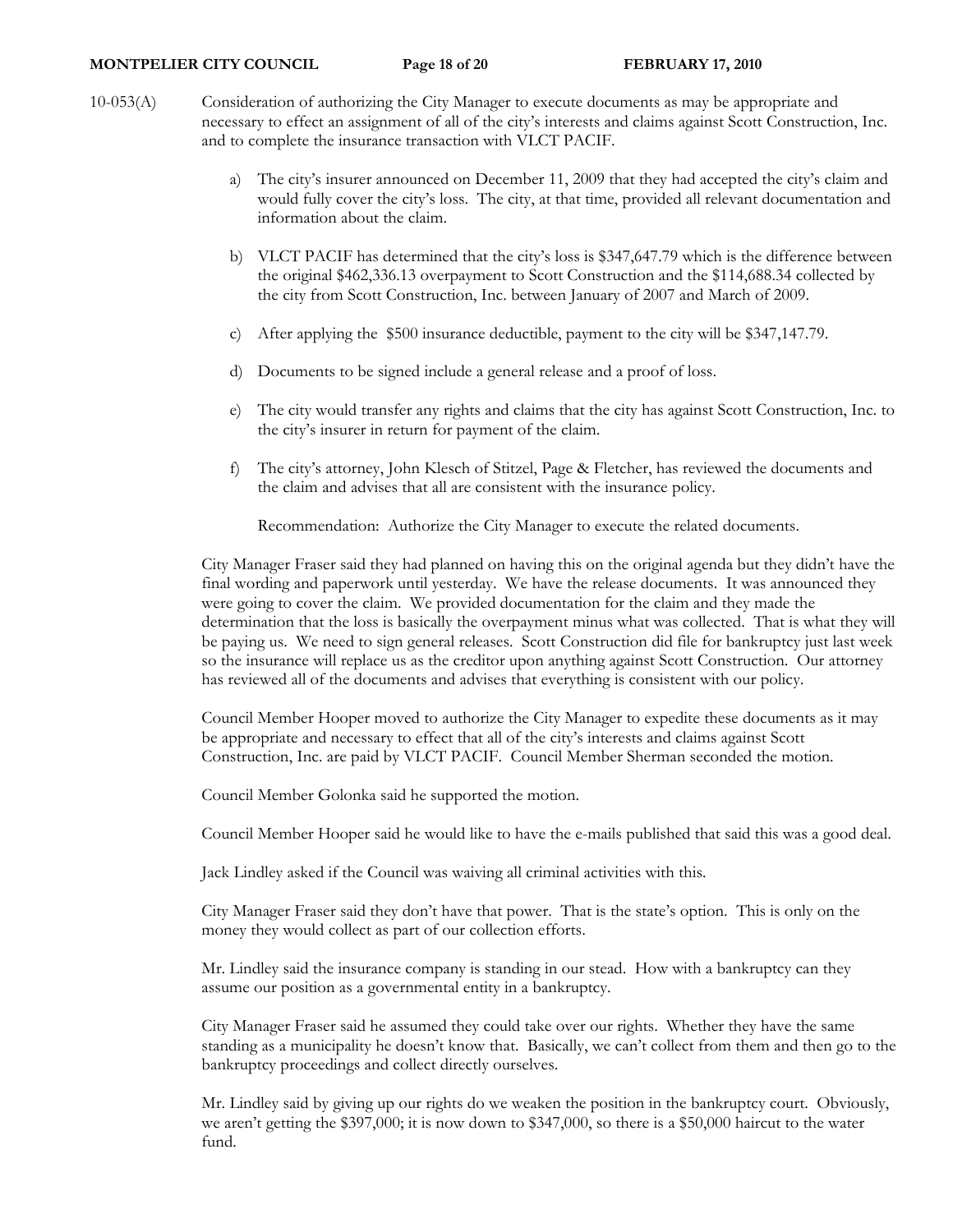City Manager Fraser said the \$397,000 was the court judgment against Scott Construction, Inc. That included interest and legal fees we had initiated with Scott. The \$377,000 was the principle due on that note and the \$347,000 was our total overpayment. The insurance law and policy doesn't cover any interest on the deal we made with Scott so that is ineligible. There wasn't a case to be made for about \$20,000 in legal fees that we used to reduce that. That is in the policy we had. We're getting back the difference between the overpayment and what the city has collected.

Mr. Lindley said by signing over this right the water fund itself is taking how big a haircut. How much does the water fund have to make up?

City Manager Fraser said there is \$20,000 in expended that wasn't covered.

Mr. Lindley said there is still a hole in the water fund for the activity. By signing this tonight you are assuming that the water fund will take that as a loss. We are assigning it to the insurance company so they have the right to get the \$397,000 for their own benefit.

Mayor Hooper said the question to the City Council is whether or not we wish to pursue the full recovery or if we wish to accept the offer from the insurance company.

Mayor Hooper called for a vote on the motion. The vote was 6-0, motion carried unanimously

10-050. Reports by City Council

Council Member Sherman said she thinks there are some resolutions in order honoring some important people in the city who we have lost in the last few weeks, one being Paul Manghi, Lowell Smith, and Richard Emmons. She asked that staff put together those resolutions honoring them.

Council Member Sherman also requested that a resolution honoring the Valentine Phantom be prepared and she provided the wording she had drafted for this resolution. (Resolution attached to minutes)

Mayor Hooper said the Council will accept that resolution and it will be properly executed.

- 10-051. Mayor's Report
- 10-052. Report by the City Clerk-Treasurer

City Clerk Hoyt reminded members of the viewing public that tomorrow is the last day to register to vote for the Annual City Meeting. Absentee ballots are also available.

10-053. Status Reports by the City Manager

Agenda Reports by the City Manager

- 10-054. a) Continuation of the City Manager's Annual Evaluation, including the review of his Employment Agreement with the City.
	- 1) In accordance with Title I, Section 313, Subsection (a)(3) of the Vermont State Statutes, Council may choose to enter into an Executive Session … as it reads: